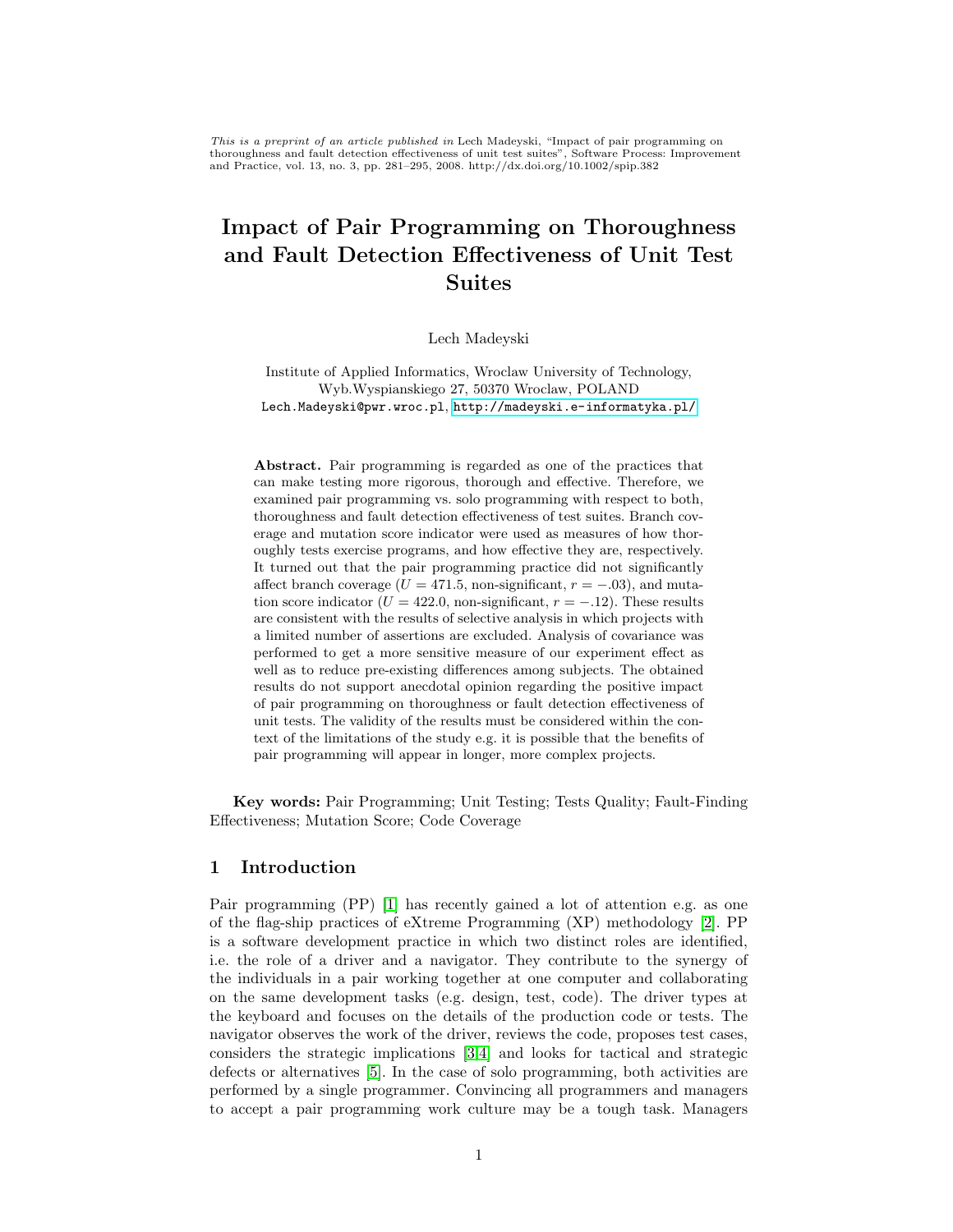sometimes feel as if they just got two people to do the same task, and waste valuable "resources". Better code or tests quality might be a good counterargument in such situations.

Test-driven development (TDD) [\[6\]](#page-17-5), also known as test-first programming [\[2\]](#page-17-1), is another key and the well known software development practice of XP, supposed to be used with PP. TDD constitutes a practice, which is based on specifying a piece of functionality as a test (usually a low-level unit test), then writing production code, and implementing the functionality, so that the test passes, and finally refactoring, and iterating the process. The tests are run frequently, while writing production code and drive the development process, hence the name. Kobayashi et al. [\[7\]](#page-17-6) suggested that PP, TDD and refactoring (which is the inherent part of the TDD development cycle) had a very good synergy. Therefore, it seems reasonable to evaluate PP practice in the context of TDD.

PP is supposed to be a software development practice that can influence unit testing to make it more rigorous, thorough, and effective. The question is whether the impact of PP is significant or not. Therefore, the research objective is to evaluate the impact of PP practice on unit tests by means of an experiment. The definition, design, and operation of the experiment are described in Section [4.](#page-4-0)

# <span id="page-1-0"></span>2 Measures of Unit Tests

Programmers who write unit tests should have a set of guidelines indicating whether their software has been thoroughly and effectively tested. Accordingly, in this section we discuss measures that can serve as such guidelines.

### 2.1 Code Coverage

Measuring code coverage is one guideline which can be applied, since code coverage tools measure how thoroughly tests exercise programs [\[8\]](#page-17-7). However, it remains a controversial issue as to whether code coverage is a good indicator for fault detection capability of test cases [\[9\]](#page-17-8). Marick [\[8\]](#page-17-7) points out that code coverage may be misused, but code coverage tools are still helpful – especially if they are used to enhance thought, and not to replace it.

Kaner [\[9\]](#page-17-8) presents more than a hundred coverage measures. The crucial question concerns the proper choice of a code coverage measure to be used. Useful insights into this question are given by Cornett [\[11\]](#page-17-9). Statement coverage, also known as line coverage, reports whether each executable statement is encountered. The main disadvantage of statement coverage is that it is insensitive to some control structures. To avoid this problem, branch coverage, also known as decision coverage, has been devised. Branch coverage is a measure based on whether decision points, such as if and while statements, evaluate both true and false during test execution, thus exercising both execution paths. Branch coverage includes statement coverage since exercising every branch must lead to exercising every statement. However, a shortcoming of the branch coverage measure is that it ignores branches within boolean expressions which occur due to short-circuit operators (e.g. || and && operators in Java). The second argument of these operators is only executed or evaluated if the first argument does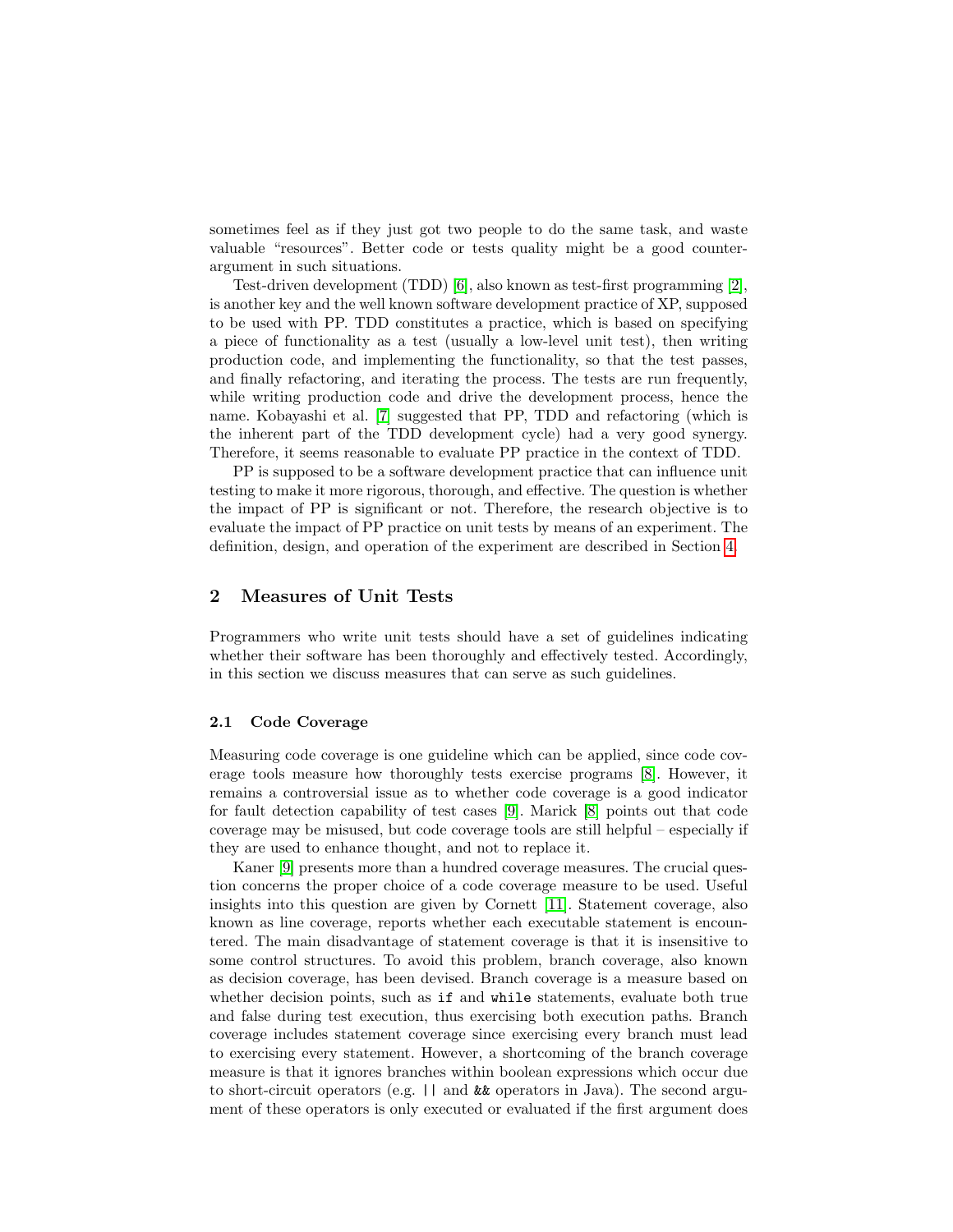not suffice to determine the value of the expression. Thus, branch coverage measure could consider control structures completely exercised even without calls to all methods. Unfortunately, the most powerful measures such as Modified Condition/Decision Coverage, required for aviation software, or Condition/Decision Coverage are not available for Java software. Therefore, branch coverage measure was used in our analysis, as the best of the available code coverage measures.

Branch coverage is offered by several tools e.g. Clover, JCoverage, and Cobertura. It appeared that the branch coverage results obtained by JCoverage and Cobertura were in line with the results obtained by Clover, and therefore only Clover results were included in further analysis.

## 2.2 Mutation Score

A way to measure the effectiveness of test suites is a fault-based technique, called mutation testing, originally proposed by DeMillo et al. [\[12\]](#page-18-0) and Hamlet [\[13\]](#page-18-1). Mutation analysis is a way to measure the quality of the test cases, so the actual testing of the software is a side effect [\[14\]](#page-18-2). The effectiveness of test suites for fault localization is estimated on seeded faults. The faults are introduced into the program by creating a collection of faulty versions, called mutants. These mutants are created from the original program by applying mutation operators which describe syntactic changes to the programming language. The tests are used to execute these mutants with the goal of causing each mutant to produce incorrect output.

Mutation score (or mutation adequacy), defined as a ratio of the number of killed mutants to the total number of non-equivalent mutants, is a kind of quantitative measurement of the tests quality [\[15\]](#page-18-3). The total number of nonequivalent mutants results from a difference between total number of mutants and the number of equivalent mutants. Equivalent mutants always produce the same output as the original program, so they cannot be killed. Unfortunately, determining which mutant programs are equivalent to the original program is a very tedious and error-prone activity, so even ignoring equivalent mutants is sometimes suggested [\[14\]](#page-18-2). Ignoring equivalent mutants means that we are ready to accept the lower bound on mutation score (named mutation score indicator). Accepting it results in the cost-effective application of a mutation analysis and still provides meaningful information about the fault detection effectiveness of test suites.

Empirical studies have supported the effectiveness of mutation testing. Walsh [\[16\]](#page-18-4) found empirically that mutation testing is more powerful than statement and branch coverage. Frankl et al. [\[17\]](#page-18-5) and Offutt et al. [\[18\]](#page-18-6) found that mutation testing was more effective at finding faults than data-flow. Moreover, Fowler [\[19\]](#page-18-7) found mutation the testing tool support useful in practice.

Although mutation testing is powerful, it is not meant as a replacement for code coverage, but only as a complementary approach useful in finding code that is executed by running tests, but not actually tested. Moreover, it is timeconsuming, and impractical to use without a reliable, fast and automated tool that generates mutants, runs the mutants against a suite of tests, and reports the mutation score of the test suite. Unfortunately, to date, proposed mutation tools for Java have several limitations that prevent practitioners from using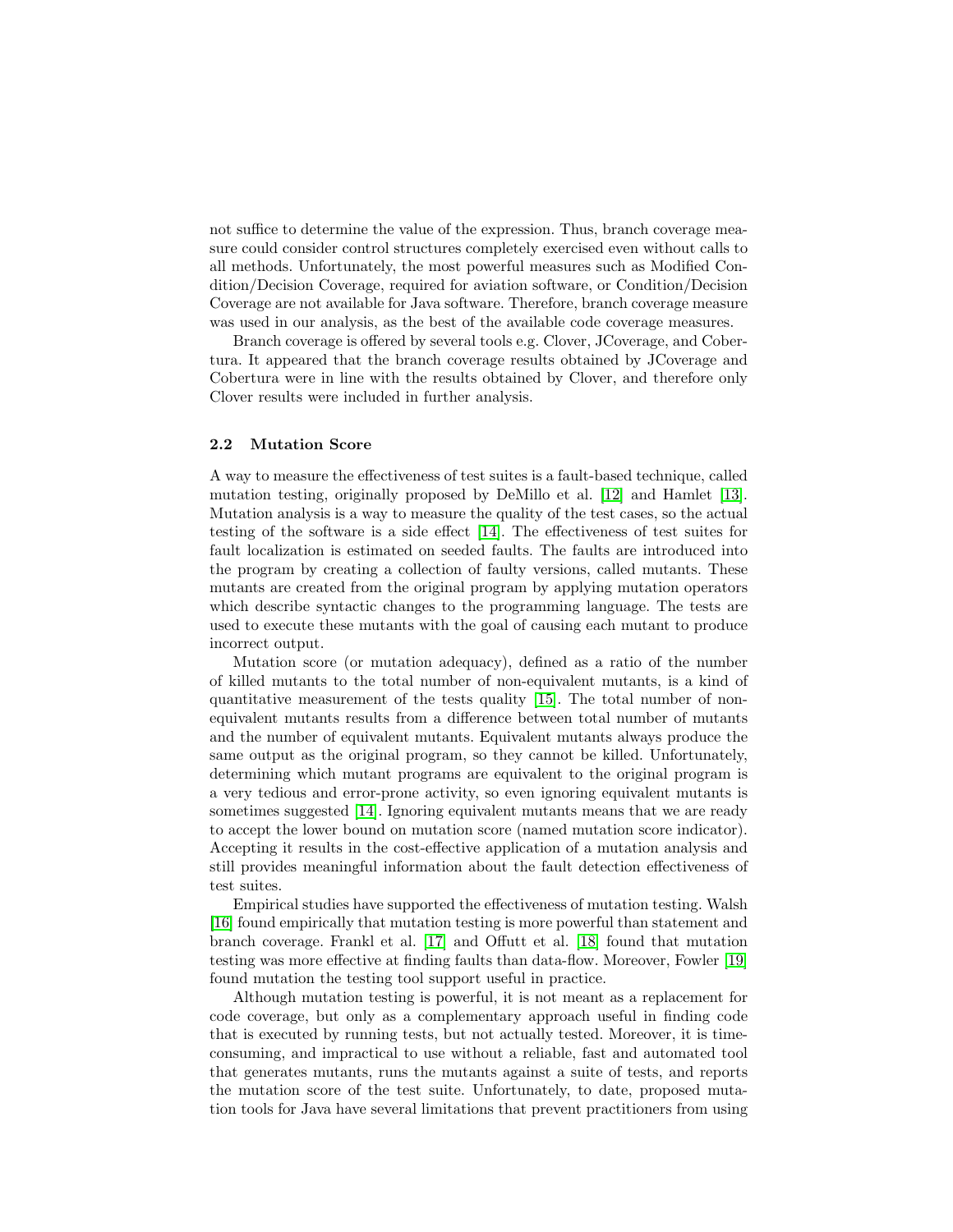them. Jester [\[20\]](#page-18-8) was probably the first and most widely known tool dedicated to Java language. However, Jester is too slow to be used in large software projects. It modifies the source code of the software components and may break the code making operation risky. Offutt [\[21\]](#page-18-9) even stated that Jester turned out to be "a jest" of mutation, rather than a mutation testing tool. MuJava [\[22\]](#page-18-10) is the most interesting tool that offers a large set of mutation operators dedicated to the Java language. Unfortunately, MuJava has some limitations that may prevent practitioners from using this tool in everyday development. For example, it does not work with the JUnit, the most widely used unit testing framework. However, it is worth mentioning that the recently released MuClipse plugin [\[23\]](#page-18-11) seems to be an interesting and promising solution to overcome this limitation. Unfortunately, MuClipse exhibits some limitations concerning automation of mutants generation. For example, it is not possible to adjust test classes naming convention of MuClipse to the naming convention used by the system under test, and to easily select whole project to test. Also there are limitations with the testing process (e.g. it is not possible to select more than one class simultaneously, it is necessary to select additional tests for each class explicitly). As a result, mutation testing by means of MuClipse is far from being easy to run in a production environment. Moreover, lack of integration with a build tool (Ant or Maven) is still an issue. Chevalley and Thévenod-Fosse [\[24\]](#page-18-12) proposed another mutation tool that unfortunately does not support the execution of mutants and is not freely available for download. Therefore, a new mutation tool, called Judy, has been developed, using an aspect-oriented approach to speed up mutation testing [\[25\]](#page-18-13). Judy has a build-in support of JUnit and Ant.

The mutations set consists of 16 mutations: ABS (Absolute value insertion), AOR(Arithmetic operator replacement), LCR (Logical connector replacement), ROR (Relational operator replacement), UOI (Unary operator insertion), UOD(Unary operator deletion), SOR (Shift operator replacement), LOR (Logical operator replacement), COR (Conditional operator replacement), ASR (Assignment operator replacement), EOA (Reference and content assignment replacement), EOC (Reference and content comparison replacement), EAM (Accessor method change), EMM (Modifier method change), JTD (this keyword deletion), JTI (this keyword insertion). The first five operators (ABS, AOR, LCR, ROR, UOI) were taken from the research of Offutt et al.'s research [\[26\]](#page-18-14) to identify a set of sufficient mutation operators. The idea of sufficient mutation operators is to minimize the number of mutation operators, whilst getting as much testing strength as possible. Ammann and Offut [\[27\]](#page-18-15) have recently presented these five mutation operators along with UOD, SOR, LOR, COR, ASR as program-level mutation operators dedicated to Java language. Ma et al. [\[28\]](#page-18-16) found that EOA and EOC mutation operators can model object-oriented (OO) faults that are difficult to detect and therefore, can be considered to be good mutation operators for OO programs. Finally, EAM, EMM, JTD and JTI mutation operators were added, as there was still no determined set of selective mutation operators for class mutation operators. Thus, there is no reason to exclude these operators [\[28\]](#page-18-16).

Branch coverage and mutation score indicator were used as measures to determine thoroughness and fault detection effectiveness of test suites.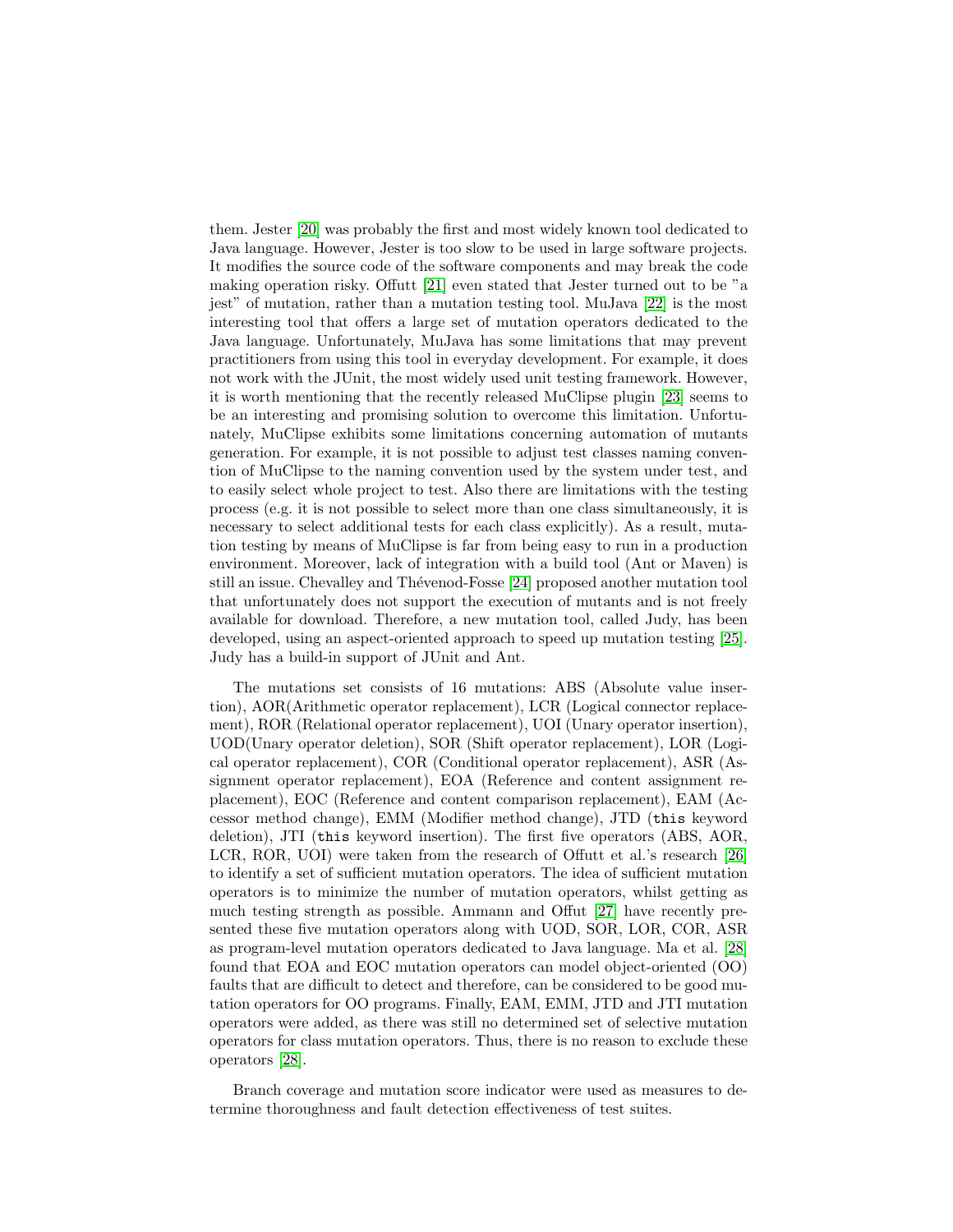# 3 Related Work

Researchers and practitioners have reported numerous, sometimes anecdotal, and favourable studies of PP. Beck and Andres wrote that a pair is even more than twice as effective as the same two people programming solo [\[2\]](#page-17-1). However, empirical studies concerning the effort overhead and speedup ratio of the PP practice are inconclusive [\[29,](#page-18-17)[3](#page-17-2)[,30](#page-18-18)[,31](#page-18-19)[,32,](#page-18-20)[33,](#page-18-21)[5\]](#page-17-4). According to the empirical results, the effort overhead is probably somewhere between  $7\%/13\%$  excluding rework) [\[33\]](#page-18-21) and 84% (obtained in a large one day experiment in 29 international consultancy companies) [\[5\]](#page-17-4). Speed-up ratio associated with PP is between 8% [\[5\]](#page-17-4) and almost 47% [\[33\]](#page-18-21). Results obtained by other researchers [\[29,](#page-18-17)[3](#page-17-2)[,30](#page-18-18)[,31,](#page-18-19)[32\]](#page-18-20) are somewhere between the above extremes.

Another important question concerning PP practice is whether it improves the quality of software products. Müller showed that in an academic setting a pair of developers did not produce more reliable code than a single developer whose code was reviewed [\[34](#page-18-22)[,35\]](#page-19-0). Reliability was defined as the number of passed tests divided by the total number of tests. Madeyski conducted a large experiment with 188 students and concluded that there was no difference in the number of acceptance tests passed when PP was used instead of solo programming [\[36\]](#page-19-1). Moreover, package level design quality indicators (Martin's metrics [\[37\]](#page-19-2)) were not significantly affected by using the PP practice [\[38\]](#page-19-3). Hulkko and Abrahamsson imply that PP may not necessarily provide as extensive quality benefits as suggested in the literature, and on the other hand, does not result in consistently superior productivity when compared to solo programming [\[32\]](#page-18-20). Arisholm et al. come to the conclusion that PP in general does not increase the proportion of correct solutions, as there was only a 7% increase in the proportion of correct solutions of the pairs compared with the individuals [\[5\]](#page-17-4).

PP may have a positive impact on unit tests, e.g. code coverage as suggested by Langr [\[39\]](#page-19-4), because of a synergy of the individuals in a pair working together on the same unit tests. However, to the author's knowledge, there is no empirical evidence concerning the impact of PP on the thoroughness and fault detection effectiveness of unit tests, with exception of the results of the experiment presented in Section [4.](#page-4-0) Therefore, the aim of this paper is to fill this gap.

# <span id="page-4-0"></span>4 Experiment Description

The definition, design, as well as operation of the experiment is described in this section. The following definition determines the foundation for the experiment [\[40\]](#page-19-5):

Object of study. The objects of study are software development products (developed code).

Purpose. The purpose is to evaluate the impact of pair programming practice on unit tests.

Quality focus. The quality focus is the thoroughness and fault detection effectiveness of unit test suites, measured by branch coverage and mutation score indicator, respectively.

Perspective. The perspective is from the researcher's point of view.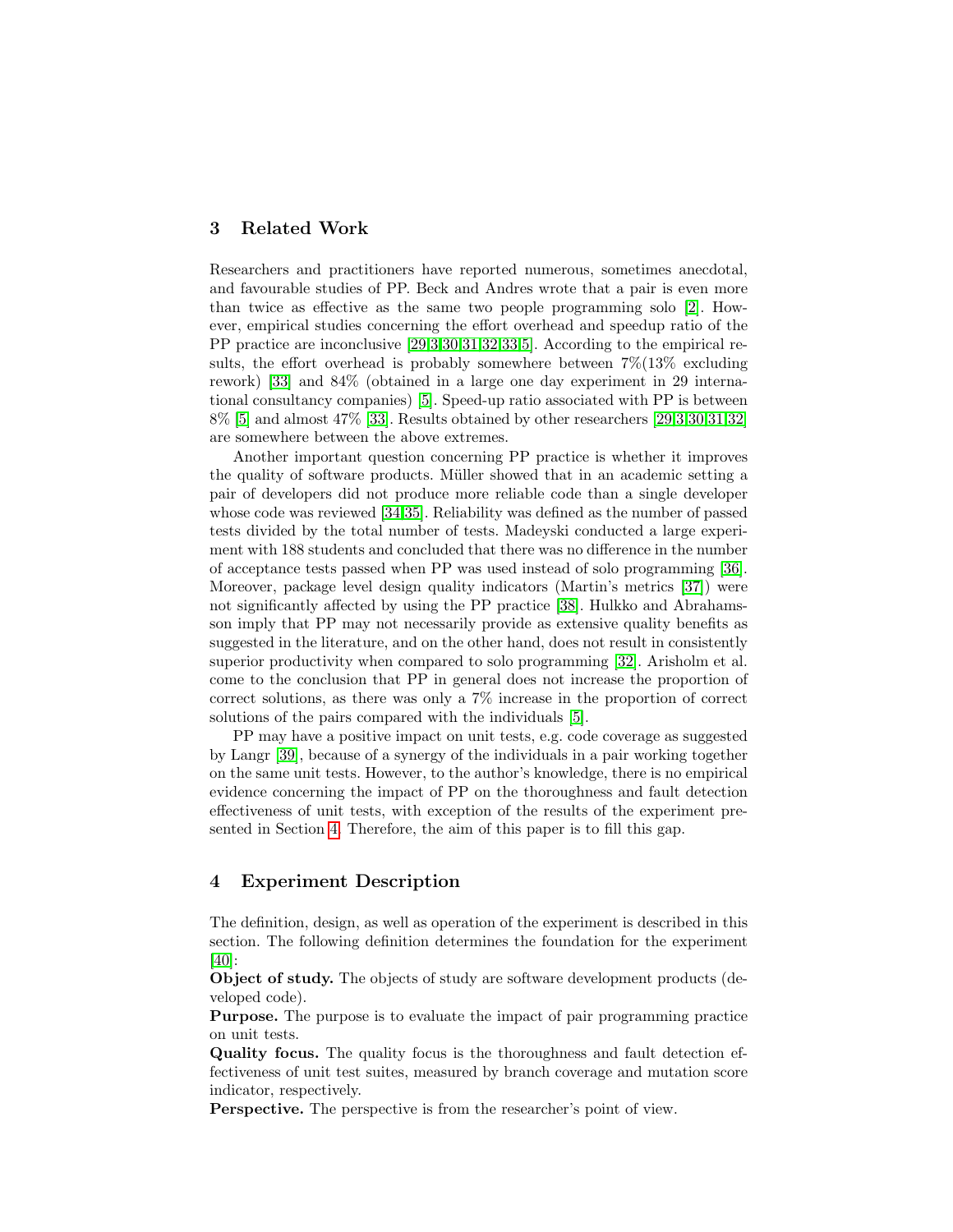Context. The experiment is run with the help of MSc students as subjects involved in the development of a finance accounting system in Java.

### 4.1 Context Selection

The context of the experiment (described in Table [1\)](#page-5-0) was the Programming in Java course, and hence the experiment was run off-line (not industrial software development) [\[40\]](#page-19-5). Java was the programming language and Eclipse was the Integrated Development Environment (IDE). All the subjects had prior experience in C and C++ programming (using OO approach) as a minimum. The course consisted of seven lectures and fifteen laboratory sessions (90 minutes each), and introduced Java programming language, using PP and TDD. The subjects' practical skills in programming in Java using PP and TDD were developed through training and evaluated during the first seven laboratory sessions (10.5 hours). The experiment took place during the last eight laboratory sessions (12 hours). The problem, i.e. the development of the finance accounting system, was as close to a real one, as it is possible in an academic environment. The system the students developed was aimed to support a small internet provider company in collecting data about clients and requested services, as well as the monitoring of accounts, and the history of all financial requests. The subjects participating in the study were mainly second and third-year (and few fourth and fifth-year) computer science MSc students. The MSc programme of Wroclaw University of Technology (WUT) is a 5-year programme after high school.

<span id="page-5-0"></span>Table 1. The context of the experiment

| Mean programming experience of subjects [years]      | 3.79   |
|------------------------------------------------------|--------|
| Duration of training tasks (7 sessions) [hours]      | 10.50  |
| Duration of the experiment task (8 sessions) [hours] | 12     |
| Number of user stories used to describe requirements | 27     |
| Mean number of acceptance tests passed               | 13.13  |
| Mean number of non-commented lines of code           | 895.98 |
| Mean number of unit tests                            | 20.37  |
| Mean number of executed asserts                      | 42.19  |

The study constituted part of an empirical research with the aim of obtaining empirical evidence on the impact of PP and TDD on different aspects of software products and processes [\[36](#page-19-1)[,38,](#page-19-3)[41,](#page-19-6)[42](#page-19-7)[,43](#page-19-8)[,44\]](#page-19-9).

## 4.2 Variables Selection

The independent variable is the software development method – solo (SP) or pair programming (PP) – used by the experiment groups. The dependent variables are mean values of branch coverage (denoted as BC) and mutation score indicator (denoted as MSI), described in Section [2.](#page-1-0)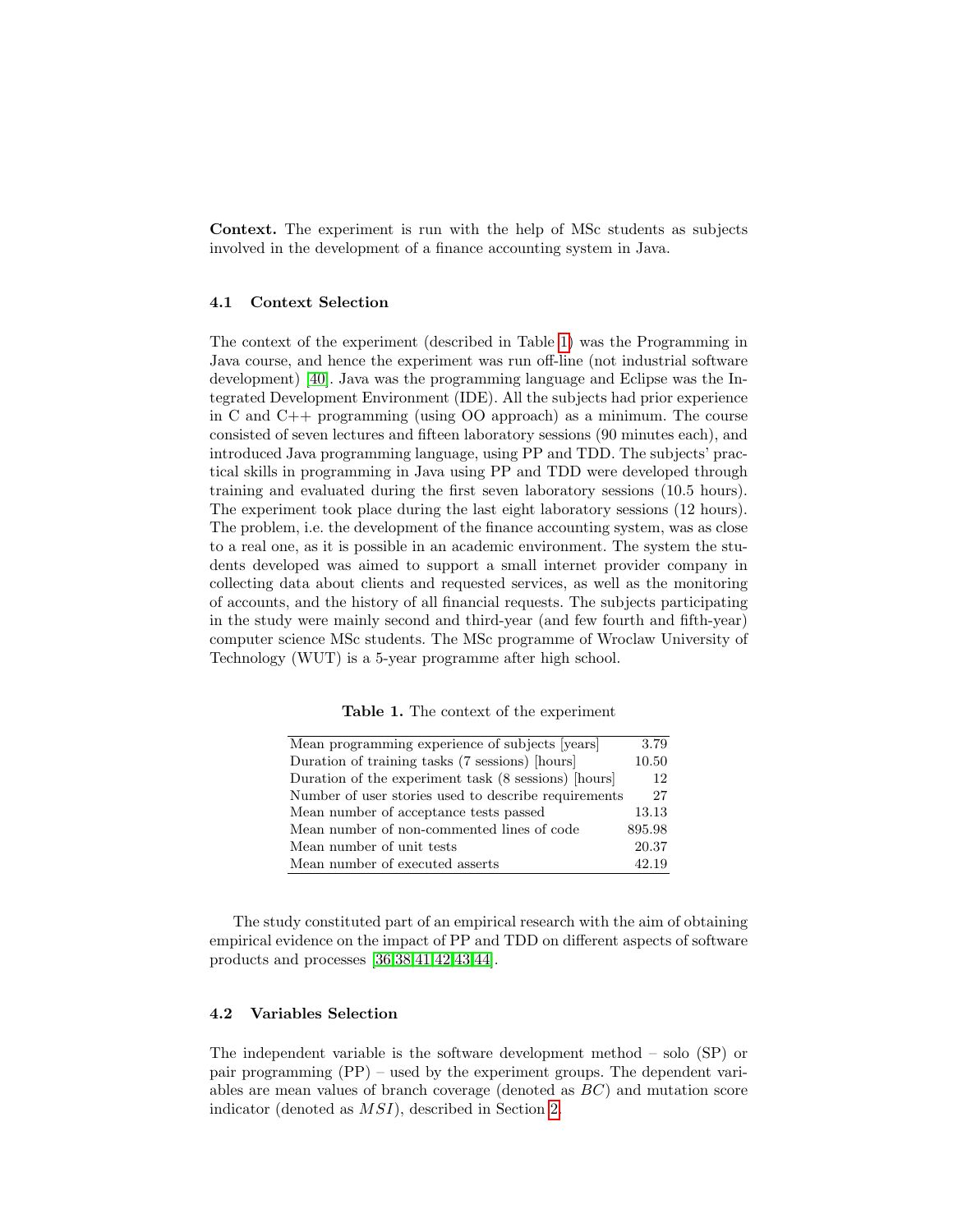## <span id="page-6-0"></span>4.3 Hypotheses Formulation

The crucial aspect of the experiment is to find out and formally state what is intended and to evaluate it. The following null hypotheses are to be tested:

- $H_0$  BC,  $S_{P/PP}$  There is no difference in the mean value of branch coverage (BC) between the solo programmers and pairs (SP and PP).
- $H_0$  MSI,  $\frac{S}{S}P/PP$  There is no difference in the mean value of mutation score indicator (MSI) between the solo programmers and pairs (SP and PP).

### 4.4 Selection of Subjects

The choice of the subjects is based on convenience. They are students taking the Programming in Java course. Prior to the experiment, the students filled in a pre-test questionnaire. The aim of the questionnaire was to get the picture of the students' background. It turned out that the mean value of programming experience in calendar years was 3.7 for solos and 3.9 for pairs. The ability to generalize from this context is further elaborated, when discussing threats to the experiment.

## 4.5 Design of the Experiment

The design is one factor (the software development method), with the two treatments (SP and PP). The assignment to PP teams took into account the subjects' preferences (i.e. they were allowed to suggest partners), as it seemed to be more natural and close to real world practice. Thus this is a quasi-experiment [\[45\]](#page-19-10). All of the analysed teams were supposed to follow the rules of TDD practice. In the case of two of the solo projects, pre-test questionnaires were not filled in. In the case of one solo project, tests were not written and submitted properly. These projects were not included in the analysis. The resulting design was unbalanced, with 28 solo programmers and 35 pairs. Analysis of these 63 projects is conducted in Section [5,](#page-9-0) whilst further analysis of selected projects is performed in Sections [6.1](#page-11-0) and [6.2.](#page-13-0)

### 4.6 Instrumentation and Measurement

The instruments [\[40\]](#page-19-5) and materials for the experiment were prepared in advance, and consisted of requirements artifacts (user stories), pre-test and posttest questionnaires, Eclipse project framework, a detailed description of software development approaches (S and P), subjects' duties, instructions how to use the experiment infrastructure (e.g. CVS version control system) etc. BC and MSI were collected by means of Clover [\[46\]](#page-19-11) and Judy [\[25\]](#page-18-13) tools, respectively.

## 4.7 Validity Evaluation

When conducting the experiment, there is always a set of threats to the validity of the results. To enable an analysis of the validity of the current study, the possible threats are discussed, based on Wohlin et al. [\[40\]](#page-19-5).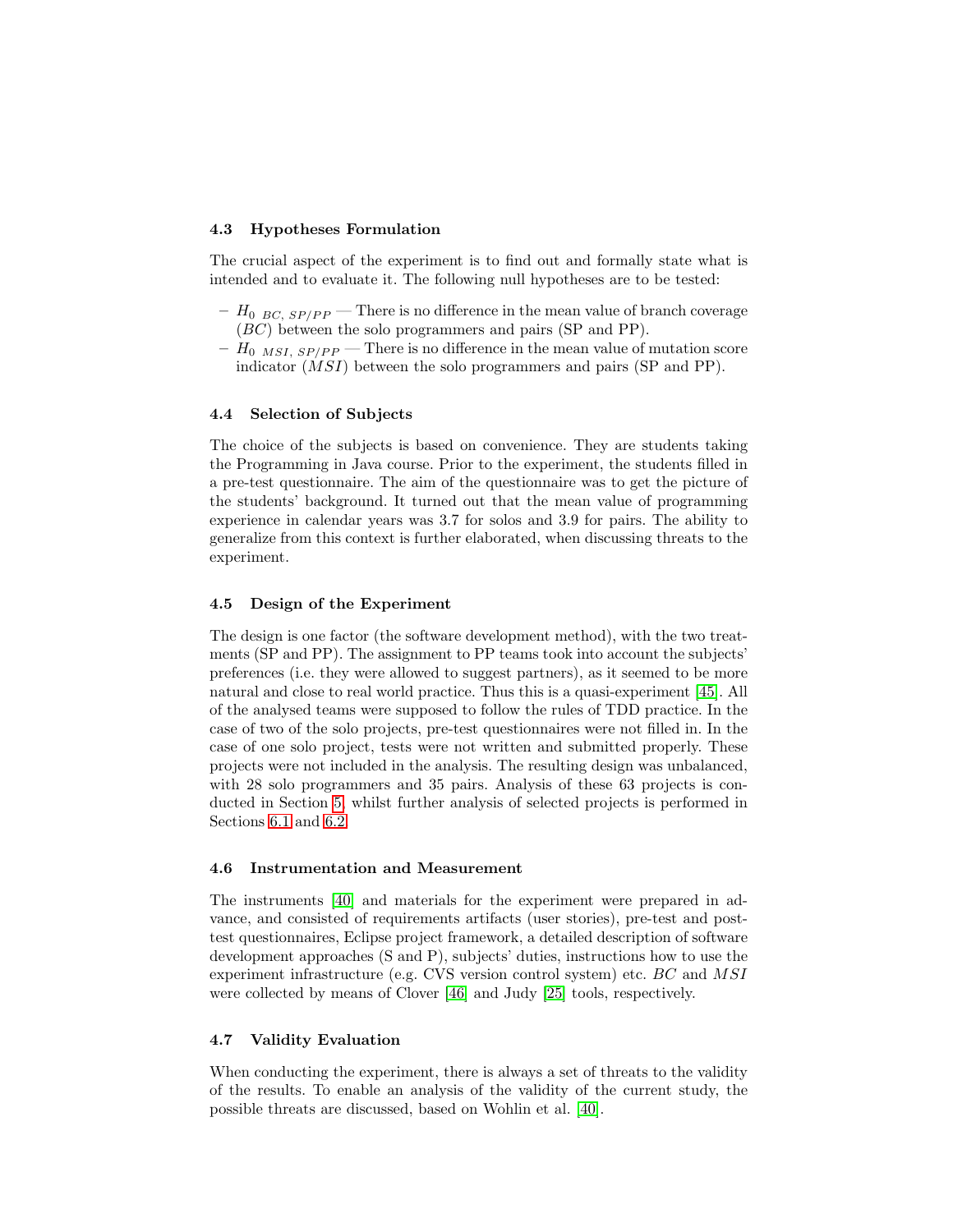Threats to the statistical conclusion validity are concerned with the issues that affect the ability to draw the correct conclusion about relations between the treatment and the outcome of the experiment, e.g. choice of statistical tests, tools and samples sizes, and the care taken in the implementation and measurement of the experiment [\[40\]](#page-19-5). Threats to the statistical conclusion validity are considered to be under control. Robust statistical techniques, tools (e.g. SPSS) and large sample sizes to increase statistical power are used. Non-parametric tests are used which do not require a certain underlying distribution of the data. Treatment implementation is considered reliable. However, the risk in the treatment implementation is that the experiment was spread across laboratory sessions. To minimize the risk, access to the Concurrent Versions System (CVS) repository was restricted to specific laboratory sessions (access hours and IP addresses). The validity of the experiment is highly dependent on the reliability of the measures which can be divided into two classes: objective measures, and subjective measures [\[40\]](#page-19-5). Measures used in the study were selected to be objective rather than subjective e.g. do not involve human judgement [\[40\]](#page-19-5).

The internal validity of the experiment concerns the question of whether the effect is caused by independent variables, or by other factors. Concerning the internal validity, the risk of compensatory rivalry, or demoralization of subjects receiving less desirable treatments must be considered. The group using the classical method (i.e. SP) may do their very best to show that the old method is competitive. On the other hand, subjects receiving less desirable treatments may perform not as well as they generally do. However, the subjects were informed that the goal of the experiment was to measure different development methods, not the subjects' skills. A possible diffusion or imitation of treatments was under control of the assistant lecturers. The threat of selection was also under control, as the experiment was a mandatory part of the course. It was also checked that mean programming experience (in calendar years) was similar in each group (S and P). Moreover, according to questionnaires, mean programming experience of the subjects who took part in the experiment, and three solo subjects who were excluded from the analysis, were almost the same.

Construct validity concerns the ability to generalize from the experiment result to the concept behind the experiment. Some threats relate to the design of the experiment, and others to social factors [\[40\]](#page-19-5). Threats to the construct validity are considered not very harmful. The mono-operation bias is a threat, as the experiment was conducted on a single software development project. Using a single type of measure is a mono-method bias threat. To reduce mono-method threats, the post-test questionnaire was added, to enable qualitative validation of the results. There seems to be no apparent contradiction between qualitative and quantitative results. For example, it turned out that, in the case of solo programmers, 8 subjects (28.6%) strongly disagreed, while 4 subjects (14.3%) disagreed with the statement "I am more sure of software developed by means of pair programming approach than solo programming". On the other hand 11 subjects (39.3%) agreed, while 5 subjects (17.9%) strongly agreed with the statement. In the case of programmers working in pairs, 1 subject (1.4%) strongly disagreed, while 9 subjects (12.9%) disagreed with the statement. Furthermore, 36 subjects (51.4%) agreed, while 24 subjects (34.3%) strongly agreed with the statement. Interaction of different treatments is limited due to the fact that the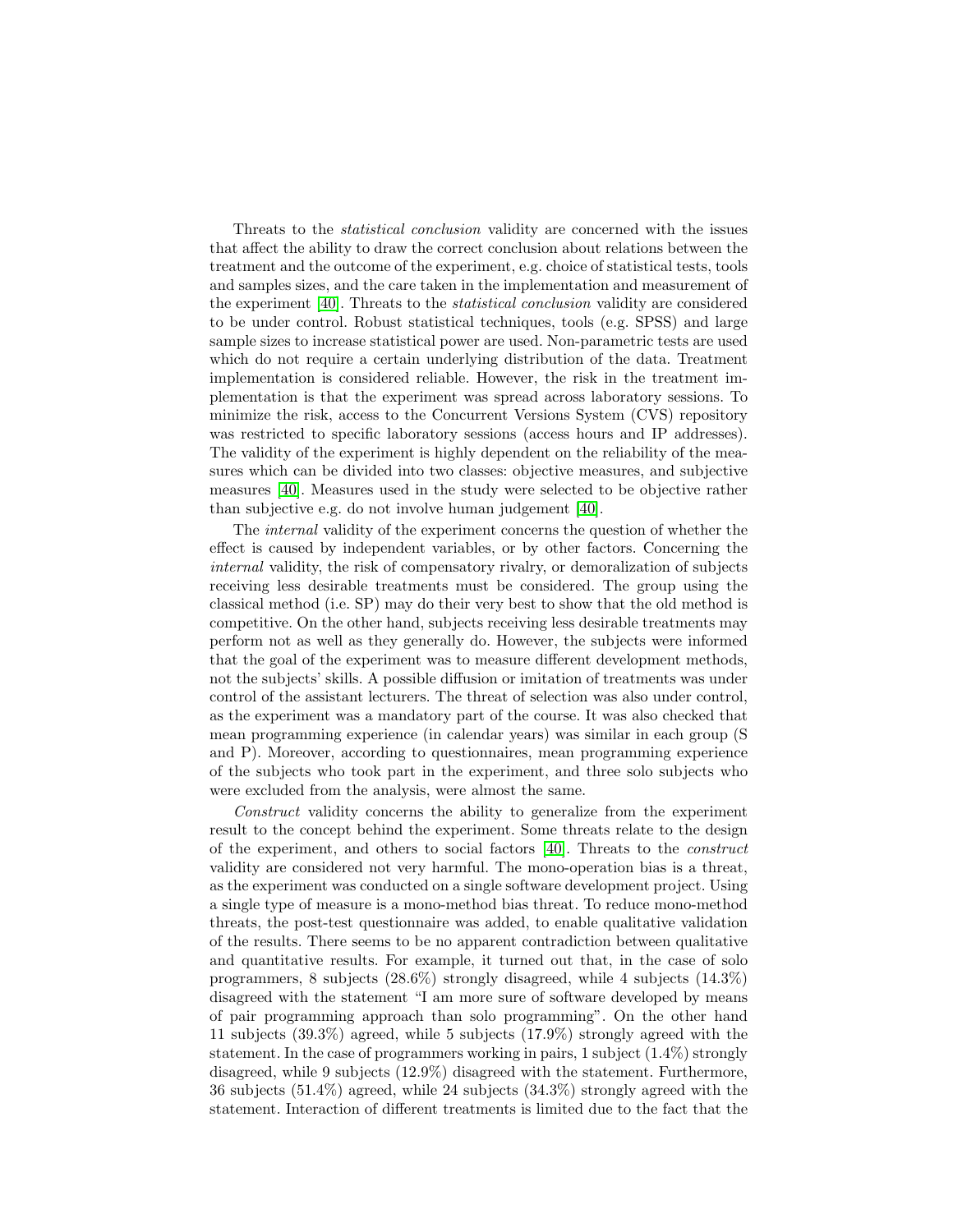subjects were involved in one study only. Other threats to construct validity are social threats (e.g. hypothesis guessing and experimenter expectancies). As neither the subjects nor the experimenters have any interest in favour of one technique or another, we do not expect it to be a large threat.

As with most empirical studies in software engineering, an important threat is the process conformance represented by the level of conformance of the subjects to the prescribed techniques. Process conformance is a threat to statistical conclusion validity, through the variance in the way the processes are actually carried out, and also to construct validity, through possible discrepancies between the processes as prescribed, and the processes as carried out [\[48\]](#page-19-12). The process conformance threat was handled to some extent by attempting to avoid deviations, with help from assistant lecturers. They controlled how development methods were carried out and induced subjects to follow the prescribed techniques. Moreover, the subjects were informed of the importance of following proper development methods. However, we can not exclude deviations from the prescribed techniques so the issue of process conformance may not be neglected. The ratio of lines of test code to lines of production code is rather low (16998:39538). Therefore, in more selective analysis in Section [6.1,](#page-11-0) we decided to remove projects with seriously limited number of JUnit assertions executed by unit test suites so as to sample from the population of projects that might follow TDD guidelines more strictly.

Threats to *external* validity are the conditions that limit our ability to generalize the results of our experiment to industrial practice. The largest threat stems from the fact that the subjects were students, who had short-time experience in PP. However, Kitchenham et al. [\[49\]](#page-19-13) states that students are the next generation of software professionals and thus, are relatively close to the population of interest. Some indications on the similarities between student subjects and professionals are also given by Höst et al. [\[50\]](#page-19-14). Moreover, Tichy provides several arguments why students are acceptable as subjects [\[51\]](#page-19-15). The threats to external validity were reduced by making the experimental environment as realistic as possible (e.g. requirements specification came from an external client).

### <span id="page-8-0"></span>4.8 Experiment Operation

The experiment was run at WUT and consisted of a preparation phase and an execution phase. The preparation phase of the experiment embraced lectures and training exercises, given directly before the experiment in order to improve skills and to give practice in the areas of PP, TDD, and unit testing using JUnit. Lectures and exercises were given by the author, as well as by assistant lecturers. The goal of this preparation phase was to train student subjects sufficiently well to perform the tasks required of them. They must not be overwhelmed by the complexity of, or unfamiliarity with, the tasks [\[51\]](#page-19-15). Therefore, it took seven laboratory sessions (over 10 hours) to achieve the goal. Then, the subjects were given an introductory presentation of a finance accounting system and were asked to implement it during eight laboratory sessions of the execution phase. Both, the preparation phase and the execution phase, were conducted in classroom settings under continuous supervision of assistant lecturers. The subjects were divided into S and P groups. Up-to-date development environment composed of Java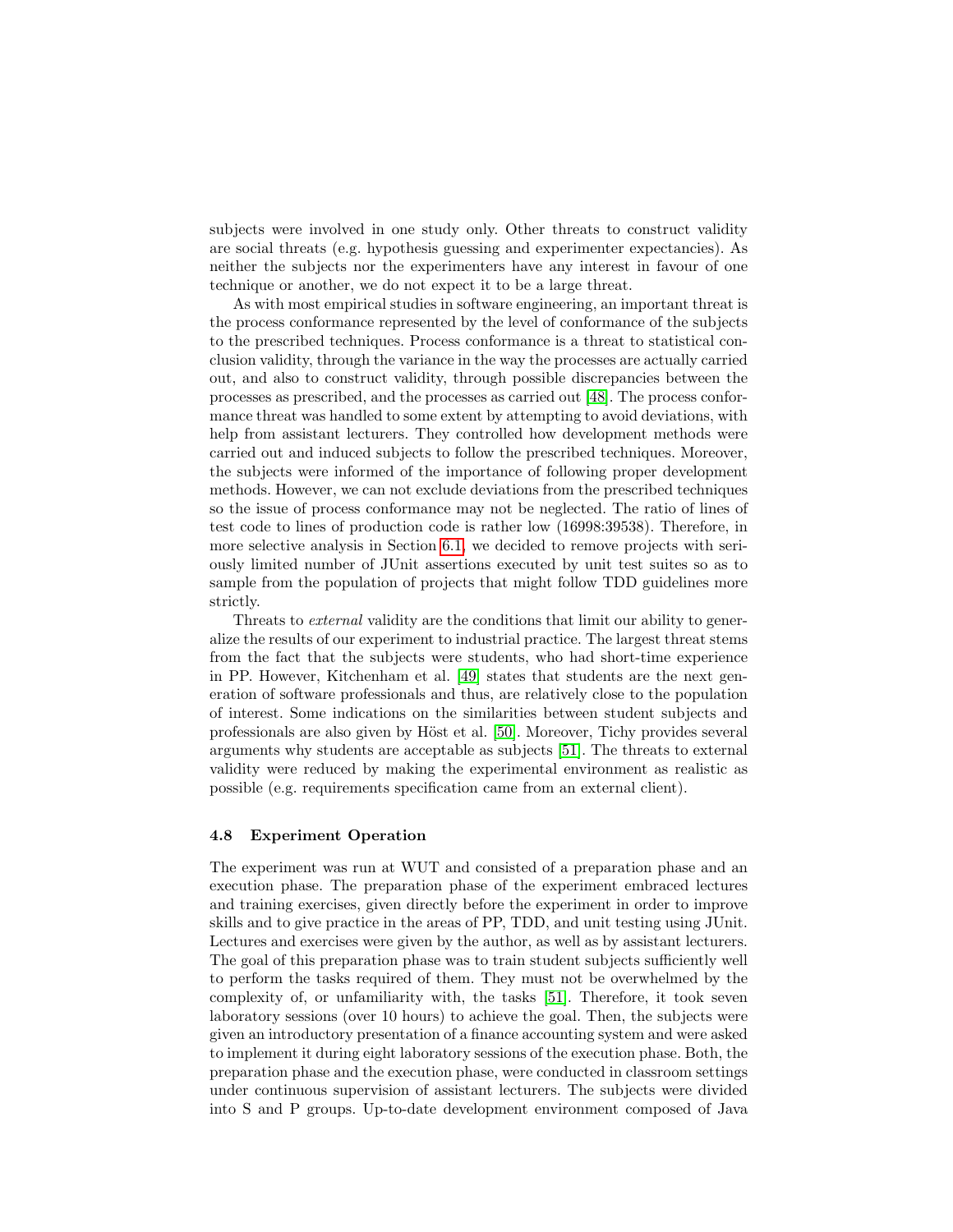Development Kit, Eclipse IDE, JUnit testing framework and CVS repository were used in the experiment. Additionally, the subjects filled in pre-test and post-test questionnaires, to evaluate their experience and opinions, as well as to enable qualitative validation of the results. The subjects were not aware of the actual hypotheses stated. The data were collected automatically by tools such as Clover and Judy (the tool developed at WUT).

# <span id="page-9-0"></span>5 Analysis of the Experiment

The experiment data are analysed with descriptive analysis and statistical tests. The preliminary analysis of all 63 projects is conducted in this section, whilst further, more selective analysis is conducted in Section [6.1,](#page-11-0) and analysis of confounding variables is performed in Section [6.2.](#page-13-0)

## 5.1 Descriptive Statistics

Descriptive statistics of gathered measures are summarized in Table [2.](#page-9-1) Columns "Mean", "Std.Deviation", "Std.Error", "Max", "Median" and "Min" state the mean value, standard deviation, standard error, maximum, median and minimum for each measure and development method, respectively.

<span id="page-9-1"></span>**Table 2.** Descriptive statistics for branch coverage  $(BC)$  and mutation score indicator (MSI)

| Measure              |        |     | Development Mean Std.Deviation Std.Error Max Median Min |      |     |       |      |
|----------------------|--------|-----|---------------------------------------------------------|------|-----|-------|------|
|                      | Method | (M) | (SD)                                                    | (SE) |     | (Mdn) |      |
| Branch Coverage SP   |        | .38 | .22.                                                    | .042 | .90 | - 39  | .00  |
| (BC)                 | РP     | .39 | .21                                                     | .036 | .83 | .32   | .09  |
| Mutation Score SP    |        | .27 | .14                                                     | .027 | .50 | .29   | .00. |
| Indicator $(MSI)$ PP |        | 24  | -14                                                     | .023 | .56 | - 24  | .00  |

The first impression is that developers working in pairs (denoted as P), and developers working solo (S) performed similarly. The accuracy of the mean as a model of the data can be assessed by the standard deviation which, unfortunately, is rather large (compared to the mean). The standard deviation, as well as boxplots in Figures [1](#page-10-0) and [2](#page-10-1) tell us more about the shape of the distribution of the results.

Summarizing descriptive statistics in correct APA (American Psychological Association) format [\[52\]](#page-19-16), we can conclude that branch coverage for pairs  $(M =$ .39,  $SD = .21$ ) and solo programmers ( $M = .38$ ,  $SD = .22$ ) are similar. Mutation score indicator for pairs  $(M = .27, SD = .14)$  and solo programmers  $(M = .24,$  $SD = .14$ ) are similar as well.

To answer the question whether the impact of PP on mutation score indicator and branch coverage is significant, or not, statistical tests must be performed.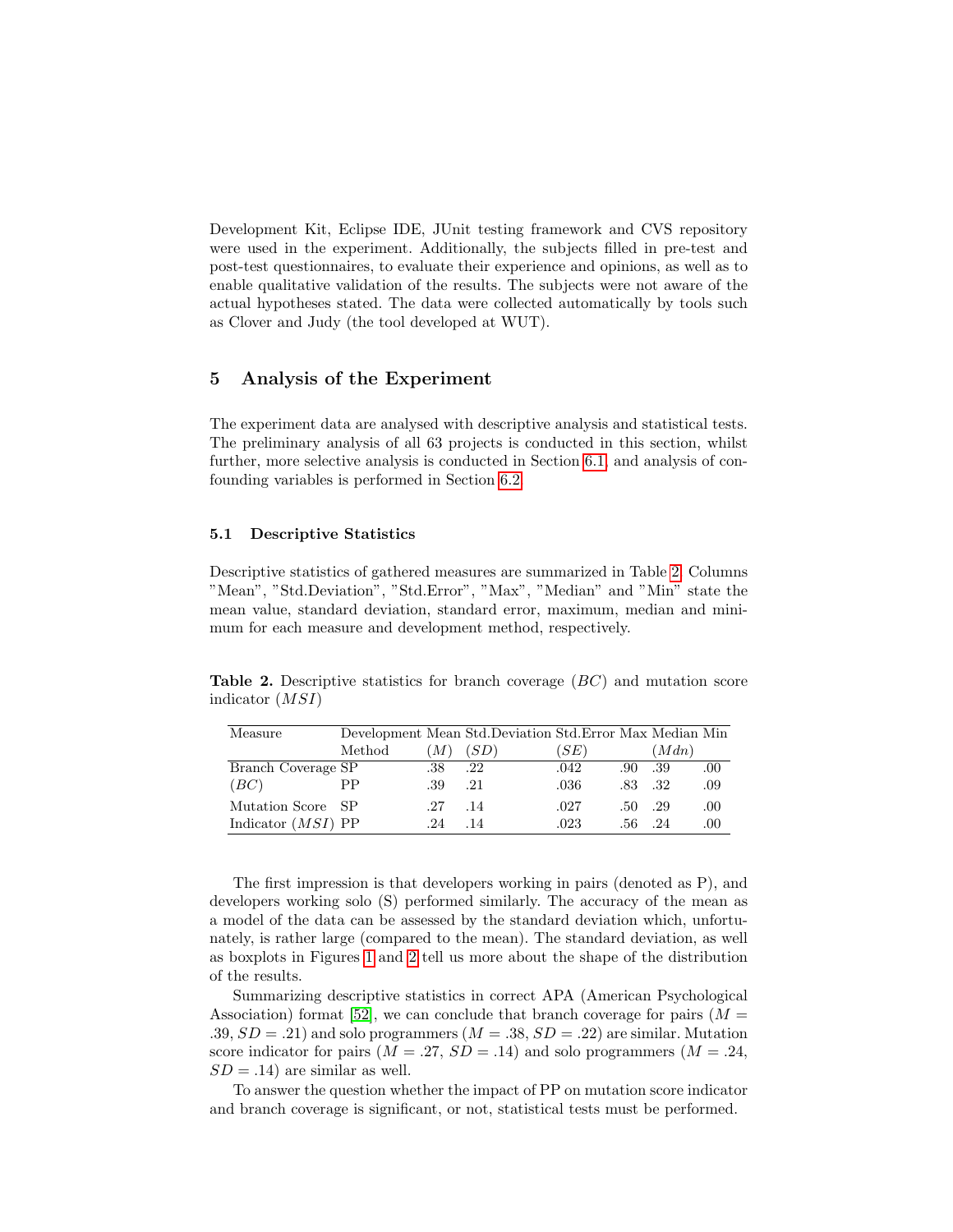



<span id="page-10-0"></span>Fig. 1. Branch coverage boxplots

<span id="page-10-1"></span>Fig. 2. Mutation score indicator boxplots

### 5.2 Hypotheses Testing

We start with exploratory analysis on the collected data to check whether they follow the assumptions of the parametric tests. That is, observations should be independent. The dependent variable should be measured on at least an interval scale. The variances in each experimental condition should be fairly similar, and data should come from a normally distributed population.

The first assumption, namely that observations should be independent, and the second assumption, that the collected data must be measured at an interval or ratio level are met.

The third assumption (homogeneity of variance) means that the variances should be the same throughout the data (i.e. between groups). Levene's tests, used to check this assumption, are non-significant (because significances  $p$  are greater than .05), indicating that the variances in the different experimental groups are roughly equal (i.e. not significantly different).

The fourth assumption of parametric tests is that our data have come from a population that has normal distribution. Objective tests of the distribution are Kolmogorov-Smirnov and Shapiro-Wilk tests. For the mutation score indicator data the distribution for pairs, as well as solos appears to be normal  $(p > .05)$ . For the branch coverage data the distribution for solos is normal, whereas that for pairs seems to be non-normal ( $p < .05$ ) according to the Shapiro-Wilk test. This finding suggests we should use a non-parametric test. Therefore, the hypotheses from Section [4.3](#page-6-0) are evaluated by means of the Mann-Whitney one way analysis of variance by ranks. The Mann-Whitney non-parametric tests are used for testing differences between the two experimental groups (S and P), when different subjects are used in each group.

Table [3](#page-11-1) shows test statistics and significances. An effect size  $(r = \frac{Z}{\sqrt{2}})$  $\frac{2}{N}$  where  $Z$  is the z-score in Table [3,](#page-11-1) and  $N$  is the size of the study i.e. 63) is an objective and standardized measure of the magnitude of observed effect. The effect size is extremely small for branch coverage  $(r = -.03)$  and a bit higher, but still small, for mutation score indicator  $(r = -.12)$ . So, we could report that branch coverage was not significantly affected by pair programming approach (the Mann-Whitney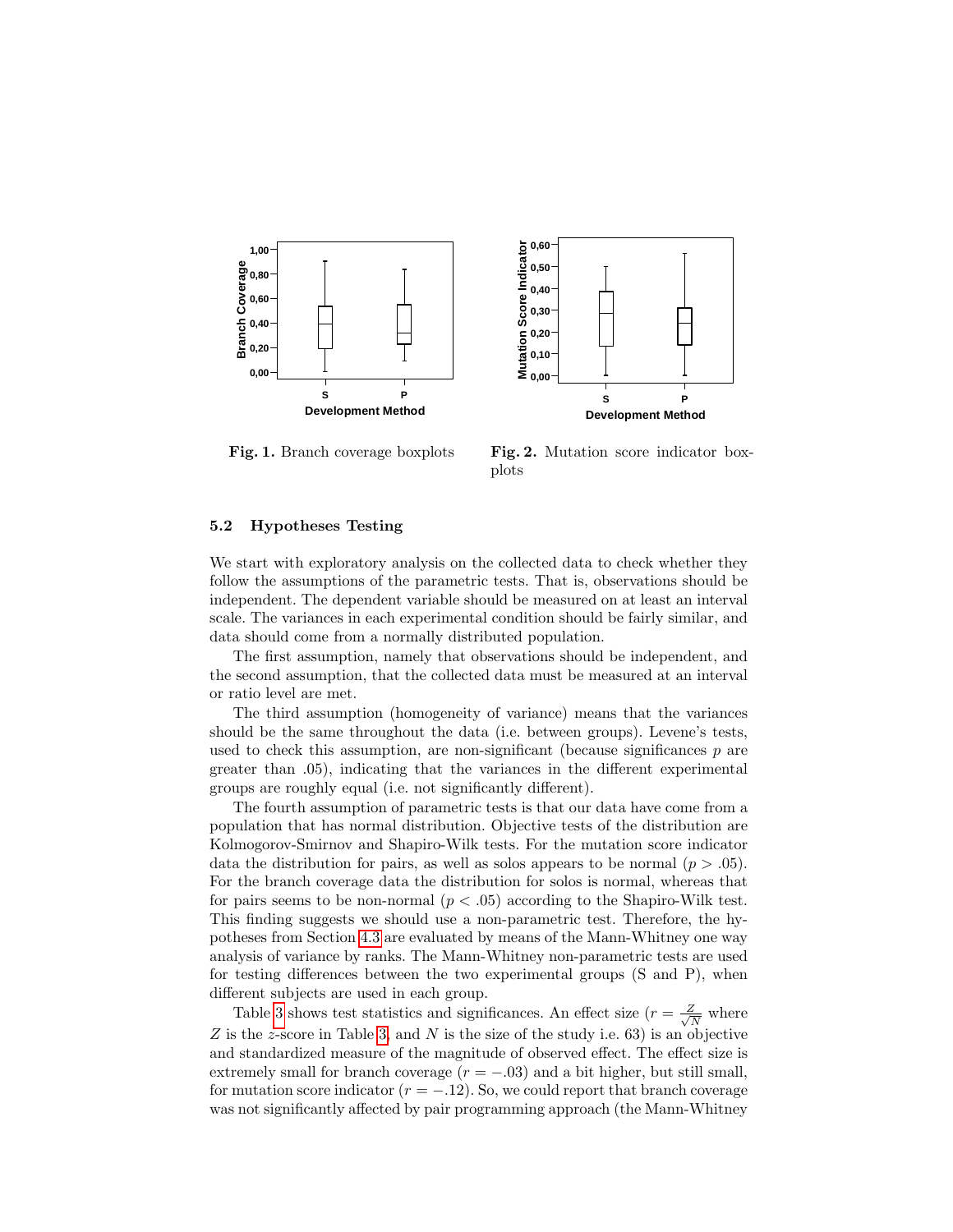<span id="page-11-1"></span>

|                                | Branch Coverage | Mutation Score    |
|--------------------------------|-----------------|-------------------|
|                                | (BC)            | Indicator $(MSI)$ |
| Mann-Whitney U                 | 471.500         | 422.000           |
| Wilcoxon W                     | 877.500         | 1052.000          |
|                                | $-.256$         | $-.941$           |
| Exact Sig. $(2\text{-tailed})$ | .802            | .351              |

Table 3. Mann-Whitney test statistics (grouping variable: Development Method)

test statistics:  $U = 471.5$ , non-significant,  $r = -.03$ ). Moreover, mutation score indicator was not significantly affected by the pair programming approach (the Mann-Whitney test statistics:  $U = 422.0$ , non-significant,  $r = -.12$ ), either.

# 6 Discussion of the Results and Further Analysis

Why did PP not result in a significant increase of testing thoroughness or fault detection effectiveness, measured by branch coverage and mutation score indicator, respectively? A plausible explanation is that when a software project is not big enough, and the requirements are decomposed into small features (user stories), the impact of PP practice on branch coverage and mutation score indicator may be insignificant, because development skill may, to a certain extent, compensate for the lack of a second pair of eyes. Furthermore, when the scope of the project is limited, the impact of PP practice on branch coverage and mutation score indicator may be insignificant, because of the limited number of tests. Therefore, in further analysis in Section [6.1](#page-11-0) we decided to remove projects with limited number of assertions executed by unit tests suites.

An alternative explanation is that development method may not be the best, or the only one explanatory variable. Therefore, we decided to conduct analysis of covariance (ANCOVA) in Section [6.2](#page-13-0) to reduce pre-existing differences among subjects that already have influence over our dependent variables, as well as to get a more sensitive measure of our experiment effect.

### <span id="page-11-0"></span>6.1 Selective Analysis

In the further, more selective analysis we decided to remove projects with a seriously limited number of JUnit assertions executed by unit tests suites as we intended to sample from the population of projects that might take advantage of unit tests more seriously. The threshold of 30 assertions executed by unit tests suites was determined as a compromise between number of testing resources required to take advantage of unit testing and number of projects needed to conduct inferential statistics. As a result, further analysis was run with subjects involved in the 36 projects conducted, using TDD approach, by 17 solo programmers (denoted as S) and 19 pairs (denoted as P).

Descriptive Statistics. Descriptive statistics of gathered measures are summarized in Table [4,](#page-12-0) whilst the shape of the distribution of the results is shown by boxplots in Figures [3](#page-12-1) and [4.](#page-12-2)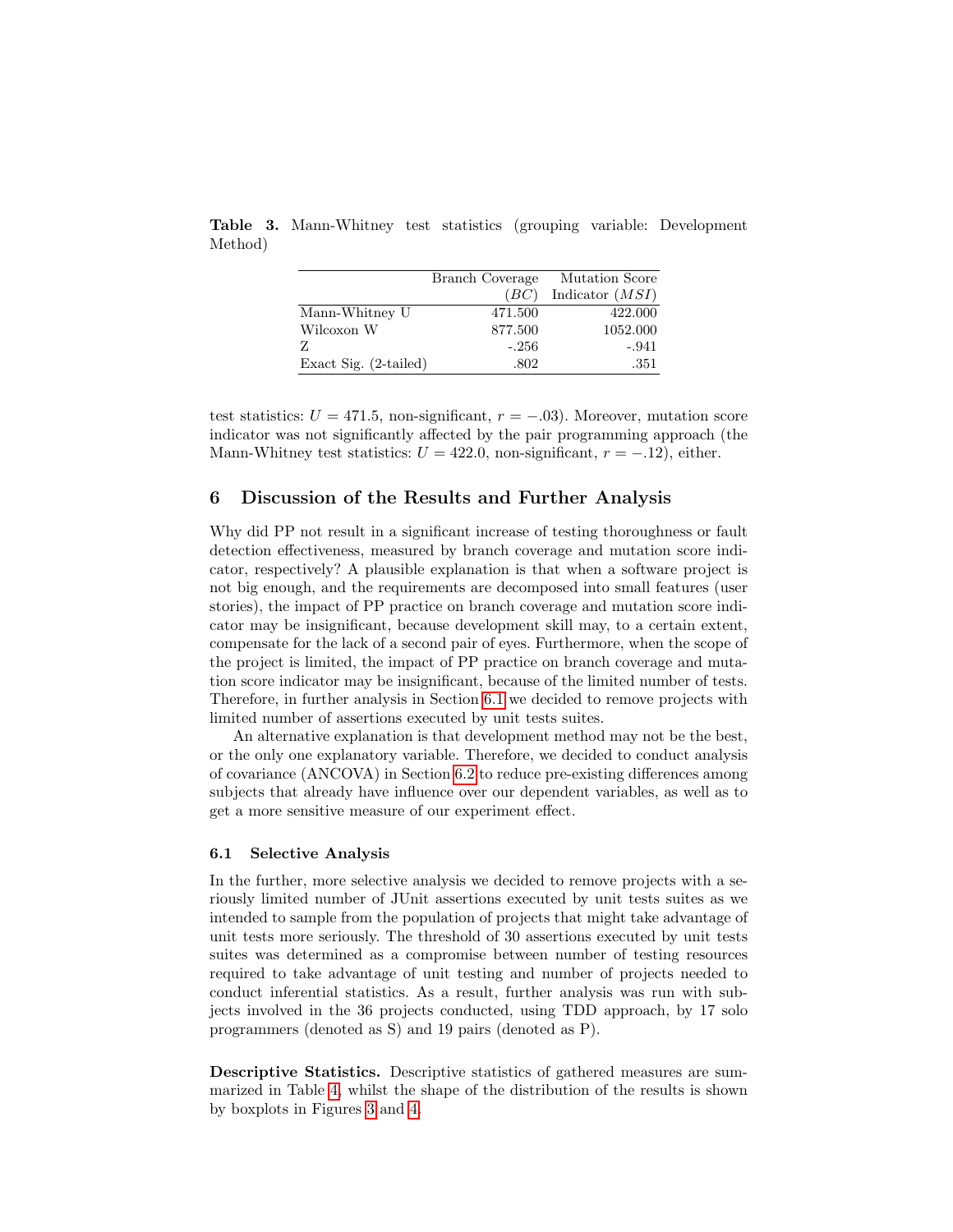<span id="page-12-0"></span>**Table 4.** Descriptive statistics for branch coverage  $(BC)$  and mutation score indicator (MSI) of selected 36 projects

| Measure              |        |     | Development Mean Std.Deviation Std.Error Max Median Min |      |                 |       |     |
|----------------------|--------|-----|---------------------------------------------------------|------|-----------------|-------|-----|
|                      | Method | (M) | (SD)                                                    | (SE) |                 | (Mdn) |     |
| Branch Coverage SP   |        | .47 | .17                                                     | .040 | .90             | .46   | .14 |
| (BC)                 | РP     | .47 | .20                                                     | .047 | .83             | .40   | .19 |
| Mutation Score SP    |        | -34 | .11                                                     | .026 | $.50 \quad .37$ |       | .10 |
| Indicator $(MSI)$ PP |        | .30 | .14                                                     | .031 | .56             | .29   | .09 |



<span id="page-12-1"></span>Fig. 3. Branch coverage boxplots of 36 selected projects

<span id="page-12-2"></span>Fig. 4. Mutation score indicator boxplots of 36 selected projects

The decision to remove projects with a limited number of testing resources resulted in higher values of BC, as well as for MSI means, medians, and minimums. Summarizing descriptive statistics in APA format, we can conclude that BC for pairs  $(M = .47, SD = .20)$  and solo programmers  $(M = .47, SD = .17)$ are similar. MSI for pairs  $(M = .30, SD = .14)$  and solo programmers  $(M = .34,$  $SD = .11$ ) differ slightly. To answer the question whether the impact of PP on mutation score indicator and branch coverage is significant or not, statistical tests must be performed.

Hypotheses Testing. Levene's tests of homogeneity of variances are nonsignificant indicating that the variances in the different experimental groups are not significantly different. Kolmogorov-Smirnov and Shapiro-Wilk tests of normality are non-significant  $(p > .05)$  indicating that the data are normally distributed, therefore, we decided to use parametric statistics. We may use the independent  $t$ -test in situations in which there are only two levels of the independent variable (i.e. two experimental groups), and different participants will be used in each group. Table [5](#page-13-1) shows the output from an independent  $t$ -test.

The exact two-tailed significance values of t are greater than .05, so we would have to conclude that there was no significant difference between the means of our two groups. To discover the effect size we can use the equation  $r = \sqrt{\frac{t^2}{t^2 + df}}$ . We know the value of  $t$  ( $t$ -test statistic) and  $df$  (degrees of freedom calculated by adding the two groups sizes and then subtracting the number of groups). The effect size is extremely small for branch coverage  $(r = .01)$  and a bit higher,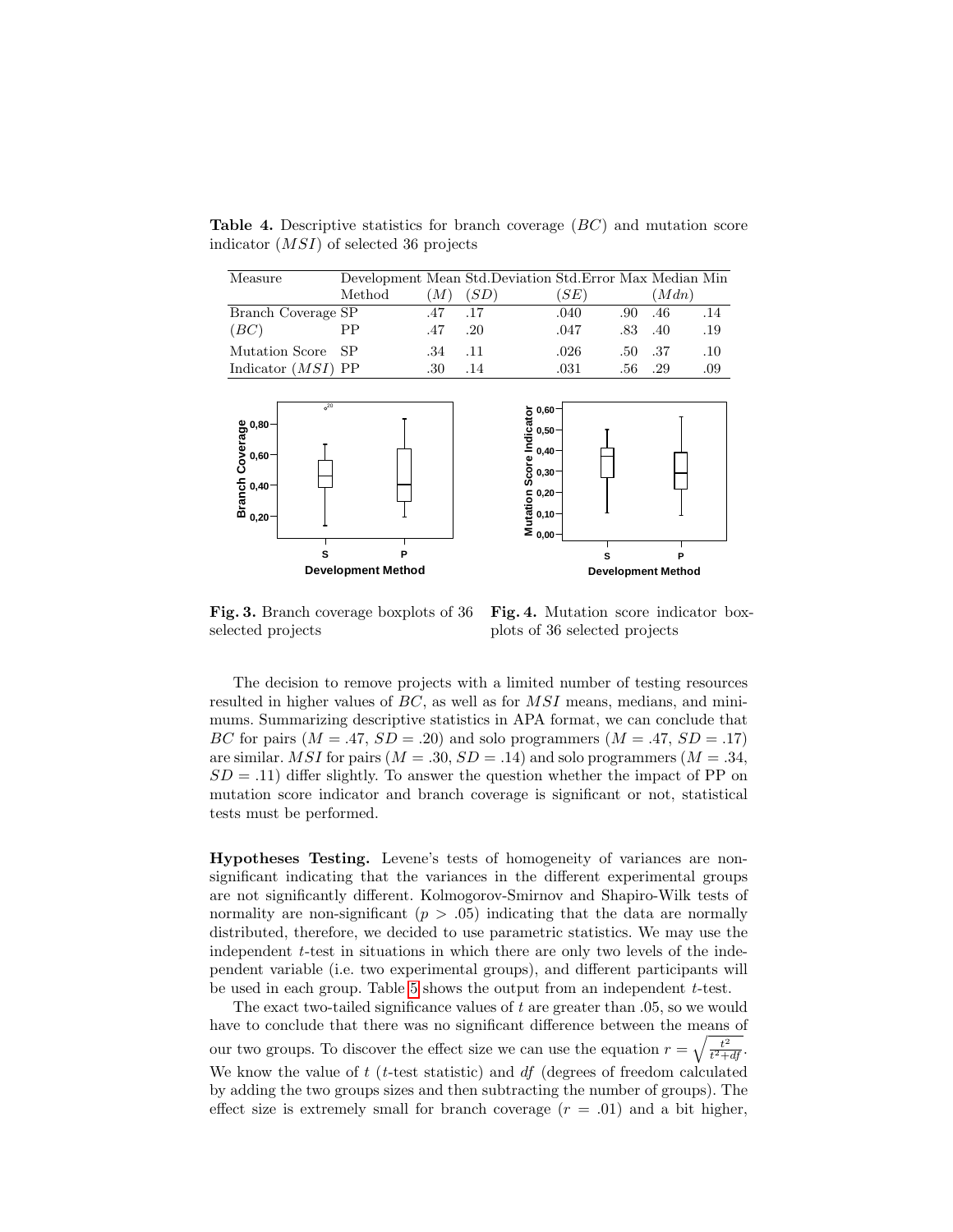<span id="page-13-1"></span>Table 5. Independent samples t-Tests

|                                            |         | t-test for Equality of Means |      |      |                                                  |  |  |  |
|--------------------------------------------|---------|------------------------------|------|------|--------------------------------------------------|--|--|--|
|                                            |         |                              |      |      | t df Sig. (2-tailed) Mean Diff. Std. Error Diff. |  |  |  |
| Branch Coverage $(BC)$                     | .077 34 |                              | .939 | .005 | .063                                             |  |  |  |
| Mutation Score Ind. ( <i>MSI</i> ) .842 34 |         |                              | .406 | .035 | .041                                             |  |  |  |

but still small, for mutation score indicator  $(r = .14)$ . The difference in BC and MSI between solo programmers and pairs was not significant in the case of branch coverage  $(t(34) = .077, p > .05, r = .01)$ , or in mutation score indicator  $(t(34) = .842, p > .05, r = .14)$ . Thus, the results of the selective analysis conducted in this section are in line with the results of the preliminary analysis performed in Section [5.](#page-9-0)

#### <span id="page-13-0"></span>6.2 Analysis of Covariance

Up to now the only explanatory variable we have used is the one that denotes group membership (i.e. development method SP or PP). However, in many situations, such a group-membership variable accounts for a relatively small proportion of the total variance in the dependent variables. In fact, in this section we will discover that this is the case indeed. This should not be surprising as pre-existing differences among subjects are at least as important a predictor of their scores on the dependent variables as any treatment variable [\[53\]](#page-19-17). Therefore, we apply analysis of covariance (ANCOVA) and make use of information concerning the individual differences among the subjects that were present at the beginning of the study.

Moreover, the ability of ANCOVA to compensate to some extent for preexisting differences among groups justifies the fact that ANCOVA is also recommended as a means of addressing the threats to the internal validity that arise in studies with selection differences between groups [\[47\]](#page-19-18).

Tables [6](#page-14-0) and [7](#page-14-1) show the ANCOVA tables for BC and MSI when covariates are not included. According to the significance values  $(p > .05)$ , there are no differences in BC, or MSI between the two groups, i.e. solos and pairs. Therefore, PP practice seems to have no significant effect on  $BC$  and  $MSI$ . It is obviously in line with the results obtained in Section [5](#page-9-0) and [6.1.](#page-11-0)

What is interesting in ANCOVA results (see Tables [6](#page-14-0) and [7\)](#page-14-1) is that development method variable accounts for a very small proportion of the total variance in the dependent variables  $(BC \text{ and } MSI)$ . In branch coverage results (see Ta-ble [6\)](#page-14-0) the total amount of variation to be explained  $(S_{ST})$  was 1.193, of which the experimental manipulation (development method) accounted for .000 units  $(SS_M)$ , whilst 1.193 were unexplained  $(SS_R)$ . In mutation score indicator results (see Table [7\)](#page-14-1) the total amount of variation to be explained  $(SS_T)$  was .535, of which the experimental manipulation (development method) accounted for .011 units  $(SS_M)$ , whilst .524 were unexplained  $(SS_R)$ .

One of the findings is that in future experiments we should take into account other variables (covariates), that are not part of the main experimental manipulation but have an influence on the dependent variable. In fact, it can be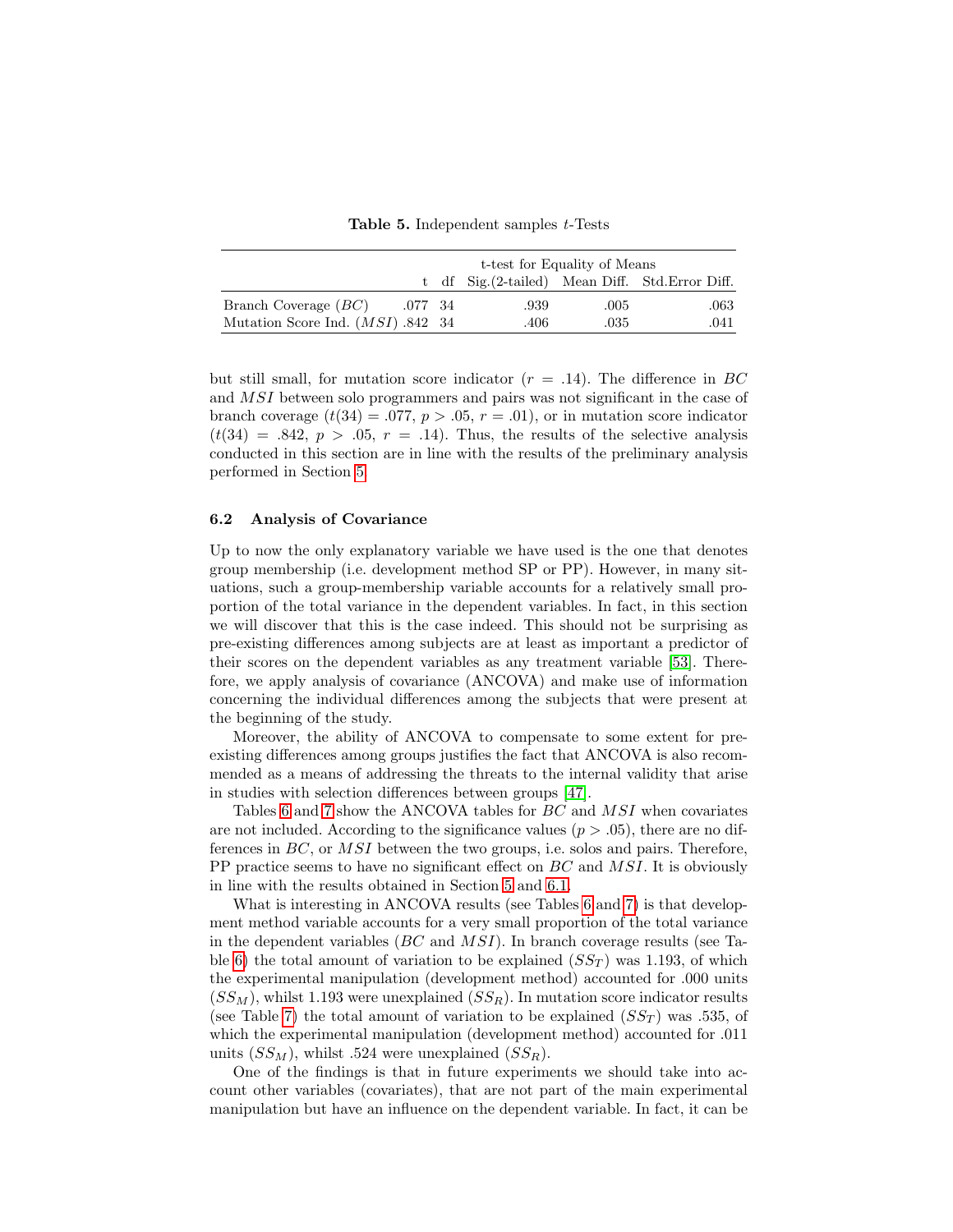| Source             | Type III Sum df   |     | Mean   | F       | $\mathrm{Sig}$ | Partial Eta |
|--------------------|-------------------|-----|--------|---------|----------------|-------------|
|                    | of Squares        |     | Square |         | nificance      | Squared     |
| Corrected Model    | .000 <sup>1</sup> |     | .000   | .006    | .939           | .000        |
| Intercept          | 7.947             | 1   | 7.947  | 226.531 | .000           | .869        |
| Development Method | .000              |     | .000   | .006    | .939           | .000        |
| Error              | 1.193             | -34 | .035   |         |                |             |
| Total              | 9.160             | -36 |        |         |                |             |
| Corrected Total    | 1.193             | 35  |        |         |                |             |

<span id="page-14-0"></span>Table 6. Test of between-subjects effects without covariates (BC)

 $\overline{1}$  R Squared = .000

<span id="page-14-1"></span>Table 7. Test of between-subjects effects without covariates (MSI)

| Source             | Type III Sum df<br>of Squares |                | Mean<br>Square | F       | $\mathrm{Sig}$<br>nificance | Partial Eta<br>Squared |
|--------------------|-------------------------------|----------------|----------------|---------|-----------------------------|------------------------|
|                    |                               |                |                |         |                             |                        |
| Corrected Model    | .011 <sup>1</sup>             | $\overline{1}$ | .011           | .709    | .406                        | .020                   |
| Intercept          | 3.653                         | 1              | 3.653          | 236.986 | .000                        | .875                   |
| Development Method | .011                          | $\overline{1}$ | .011           | .709    | .406                        | .020                   |
| Error              | 0.524 34                      |                | .015           |         |                             |                        |
| Total              | 4.177                         | 36             |                |         |                             |                        |
| Corrected Total    | .535                          | -35            |                |         |                             |                        |

 $^{\rm 1}$  R Squared = .020

seen as a convenient way to deal with context variables e.g. education, experience, personality, communication skills etc. To make the move in this direction and present the useful statistical framework right now, we decided to take into account additional information about subjects i.e. grades obtained by subjects after the preparation phase of the experiment (see Section [4.8\)](#page-8-0). A traditional four-point system was used; the grades are:  $2.0$  (fail),  $3.0$  (pass),  $3.5, 4.0, 4.5, 5.0$ (very good) along with additional, non-standard 5.5 (the highest grade accepted at WUT). Categorical covariates can only be used in ANCOVA analysis if you dummy code them into binary variables. However, all the subjects got grades within the range 4.0 and 5.5. Therefore, only three dummy variables (Grade4.5, Grade5.0 and Grade5.5) for the sake of covariance analysis were created. In AN-COVA one less dummy variable is always needed than the number of groups (e.g. subjects that got grade 4.0 have a code of 0 for all three dummy variables). The so called pretest is often used as a covariate, because how the subjects score before treatments generally correlates with how they score after treatments [\[54\]](#page-19-19).

Table [8](#page-15-0) shows the results of Levene's test of equality of error variances. We test the null hypotheses that the error variances of the dependent variables (BC and MSI) are equal across groups. Fortunately, Levene's tests are non-significant  $(p > .05)$  and this assumption of ANCOVA has not been violated.

Tables [9](#page-15-1) and [10](#page-16-0) are the ANCOVA tables where covariates are included in the model. Looking at the significance values in Table [9](#page-15-1) and [10,](#page-16-0) neither development method nor covariates significantly predicts the dependent variables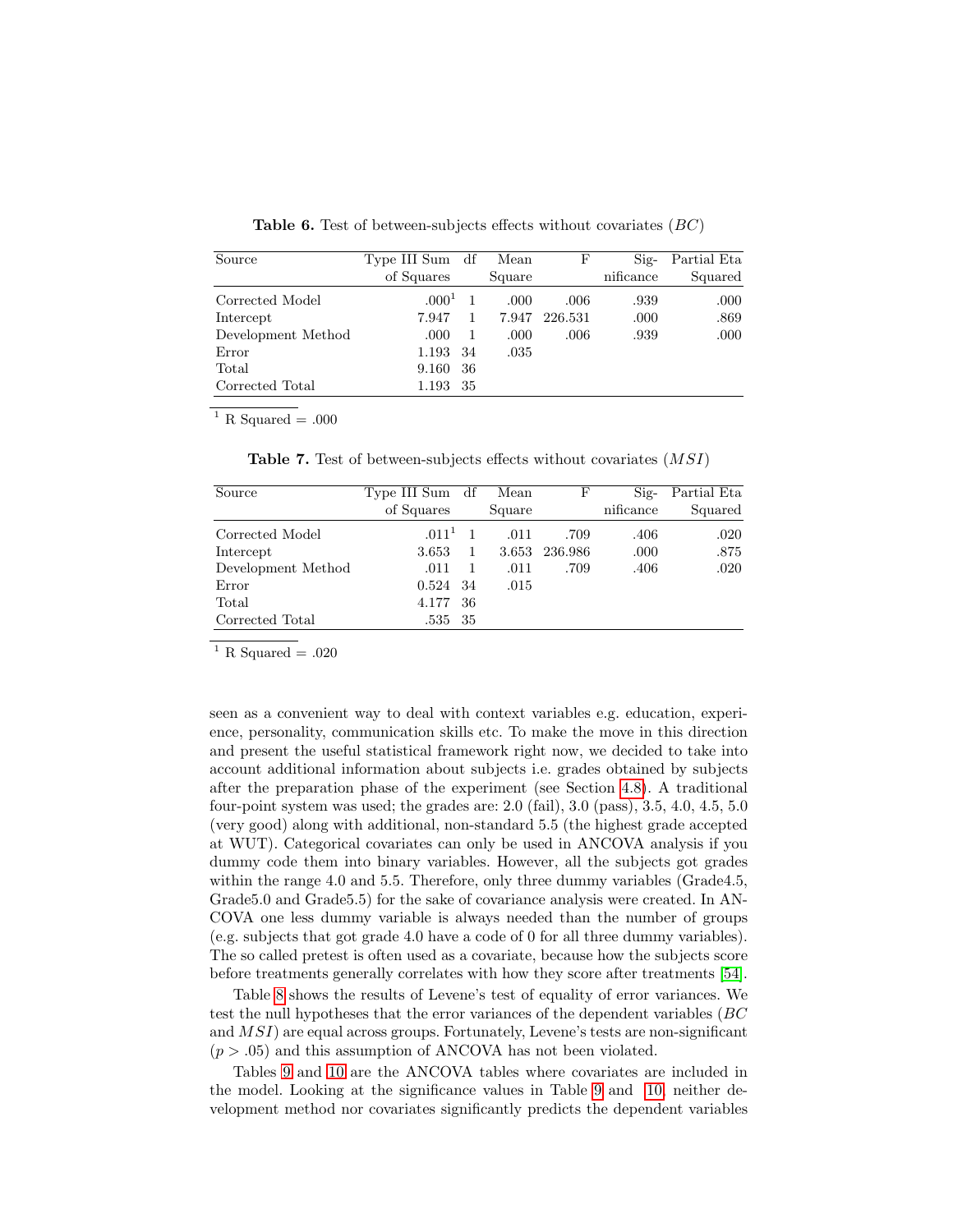Table 8. Levene's test of equality of error variances (design: Intercept+Grade4.5+Grade5.0+Grade5.5+Development Method)

<span id="page-15-0"></span>

| Dependent Variable               | Levene Statistic Significance |      |
|----------------------------------|-------------------------------|------|
| Branch Coverage $(BC)$           | 1.183                         | .284 |
| Mutation Score Indicator $(MSI)$ | .144                          | .707 |

(BC and MSI). However, in both cases development method accounts for a very small portion of variance accounted for by the models. The amount of variation accounted for by the branch coverage model has increased from .000 to .115 units (corrected model) of which the development method accounts for .001 units only, while the covariates Grade4.5, Grade5.0 and Grade5.5 account for .001, .030 and .024 units, respectively. The amount of variation accounted for by the mutation score indicator model has increased from .011 to .063 units (corrected model) of which the development method accounts for .012 units, while the covariates Grade4.5, Grade5.0 and Grade5.5 account for .005, .023 and .023 units, respectively.

| Source               | Type III Sum df<br>of Squares |                | Mean<br>Square | F     | $\mathrm{Sig}$<br>nificance | Partial Eta<br>Squared |
|----------------------|-------------------------------|----------------|----------------|-------|-----------------------------|------------------------|
| Corrected Model      | .115 <sup>1</sup>             | $\overline{4}$ | .029           | .827  | .518                        | .096                   |
| Intercept            | .101                          | 1              | .101           | 2.893 | .099                        | .085                   |
| Grade4.5             | .001                          | 1              | .001           | .040  | .843                        | .001                   |
| Grade5.0             | .030                          | 1              | .030           | .874  | .357                        | .027                   |
| Grade <sup>5.5</sup> | .024                          | 1              | .024           | .687  | .414                        | .022                   |
| Development Method   | .001                          | 1              | .001           | .036  | .852                        | .001                   |
| Error                | 1.078                         | 31             | .035           |       |                             |                        |
| Total                | 9.160                         | 36             |                |       |                             |                        |
| Corrected Total      | 1.193                         | 35             |                |       |                             |                        |

<span id="page-15-1"></span>**Table 9.** Test of between-subjects effects with covariates  $(BC)$ 

 $^{\rm 1}$  R Squared = .096

This example illustrates how ANCOVA can help us to exert stricter experimental control by taking confounding variables into account to give us a purer measure of the effect of the experimental manipulation. Without taking confounding variables into account we would not have taken account of the context of the experiment e.g. pre-existing differences among subjects.

ANCOVA has the same basic assumptions as all of the parametric tests, but it has an additional one as well: that is, the assumption of homogeneity of regression slopes. For example, if the relationship between the dependent variable and covariate differs across the groups then this additional assumption of ANCOVA is violated and the overall model is inaccurate. This assumption of ANCOVA has not been violated in this case.

Analysis of covariance presents a more sensitive measure of our experiment effect and reveals the fact that the development method (SP or PP) accounts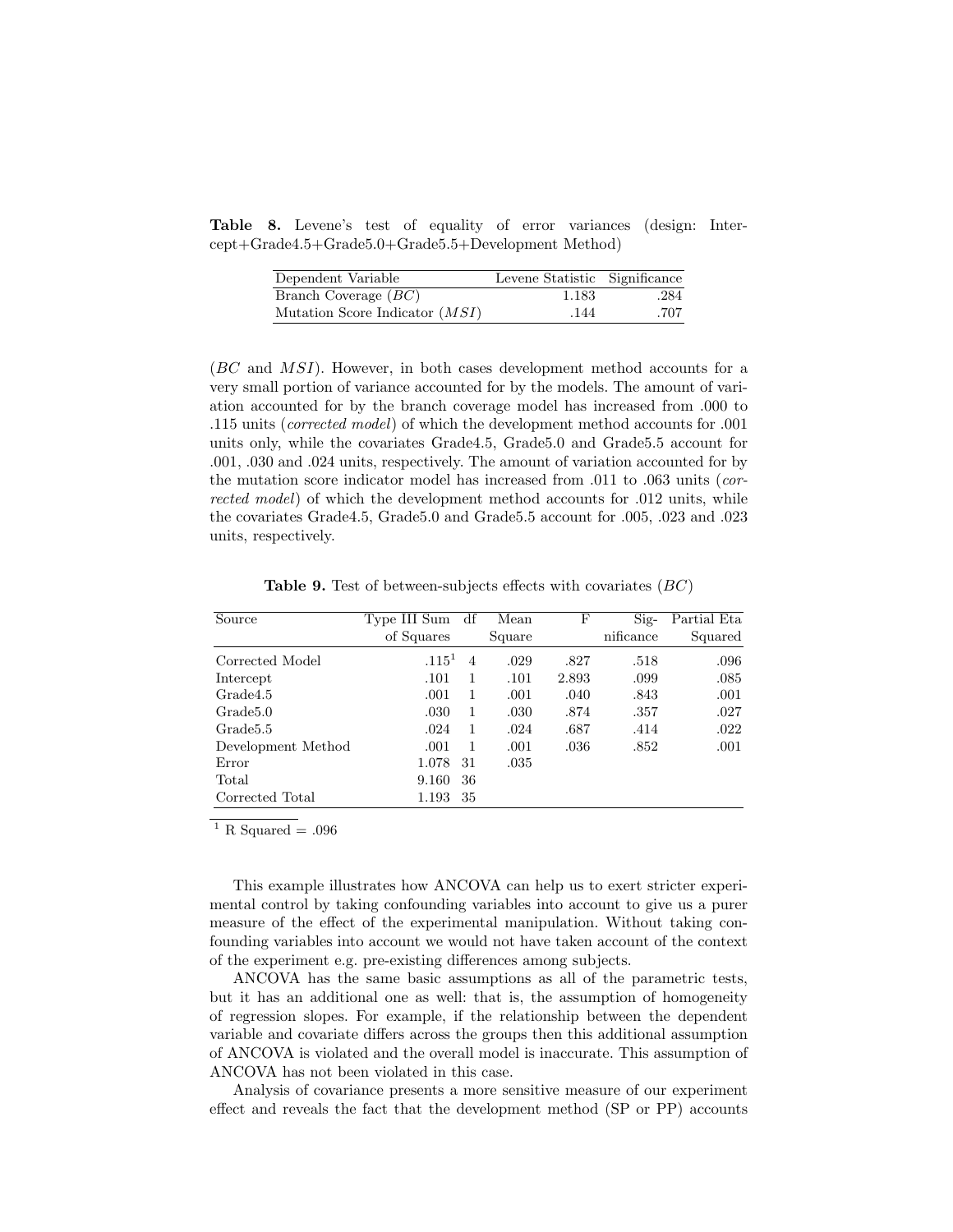| Source               | Type III Sum df |              | Mean   | F     | $Sig-$    | Partial Eta |
|----------------------|-----------------|--------------|--------|-------|-----------|-------------|
|                      | of Squares      |              | Square |       | nificance | Squared     |
| Corrected Model      | $0.063^{1}$     | 4            | .016   | 1.032 | .406      | .118        |
| Intercept            | .031            | 1            | .031   | 2.036 | .164      | .062        |
| Grade4.5             | .005            | 1            | .005   | .332  | .569      | .011        |
| Grade5.0             | .023            | 1            | .023   | 1.497 | .230      | .046        |
| Grade <sup>5.5</sup> | .023            | 1            | .023   | 1.514 | .228      | .047        |
| Development Method   | .012            | $\mathbf{1}$ | .012   | .772  | .386      | .024        |
| Error                | .472            | 31           | .015   |       |           |             |
| Total                | 4.177           | 36           |        |       |           |             |
| Corrected Total      | .535            | -35          |        |       |           |             |

<span id="page-16-0"></span>Table 10. Test of between-subjects effects with covariates (MSI)

 $^1$  R Squared =  $.118$ 

for an extremely small proportion of the total variance in the branch coverage and mutation score indicator. As a result, we may conclude that after adjusting for pre-intervention grades, branch coverage, and mutation score indicator were not significantly affected by PP approach  $(F(1, 31) = .04, p > .05$ , partial eta squared  $\langle .01 \rangle$  and  $F(1,31) = .77, p > .05$ , partial eta squared = .02, respectively). Effect sizes, as indicated by the corresponding partial eta squared values, are small and indicate how much of the variance in the dependent variables is explained by the independent variable (i.e. the development method). The covariates were not significantly related to the dependent variables, either.

# 7 Summary and Conclusions

The unique aspect of the experiment conducted at WUT was that it included the first ever assessment of the impact of pair programming on thoroughness and fault detection effectiveness of unit tests. Branch coverage and mutation score indicator were examined to find how thoroughly tests exercise programs, and how effective they are, respectively. The main result of this study is that the pair programming practice used by the subjects, instead of solo programming, did not significantly affect branch coverage or mutation score indicator. It means that the impact of pair programming on thoroughness and the fault detection effectiveness of unit test suites was not confirmed.

In further, more selective analysis we removed projects with a limited number of testing resources as we intended to sample from the population of projects that might take advantage of unit tests. The results of the selective analysis were in line with our previous findings that pair programming did not significantly affect aforementioned unit tests qualities. Moreover, carrying out the analysis of covariance in Section [6.2](#page-13-0) we have attempted to reduce pre-existing differences among subjects that already have influence over our dependent variables, and got a more sensitive measure of our experiment effect. It turned out that development method (SP or PP) as an explanatory variable accounts for an extremely small proportion of the total variance in the dependent variables (i.e. BC and MSI). Therefore, in future experiments we should take account of other context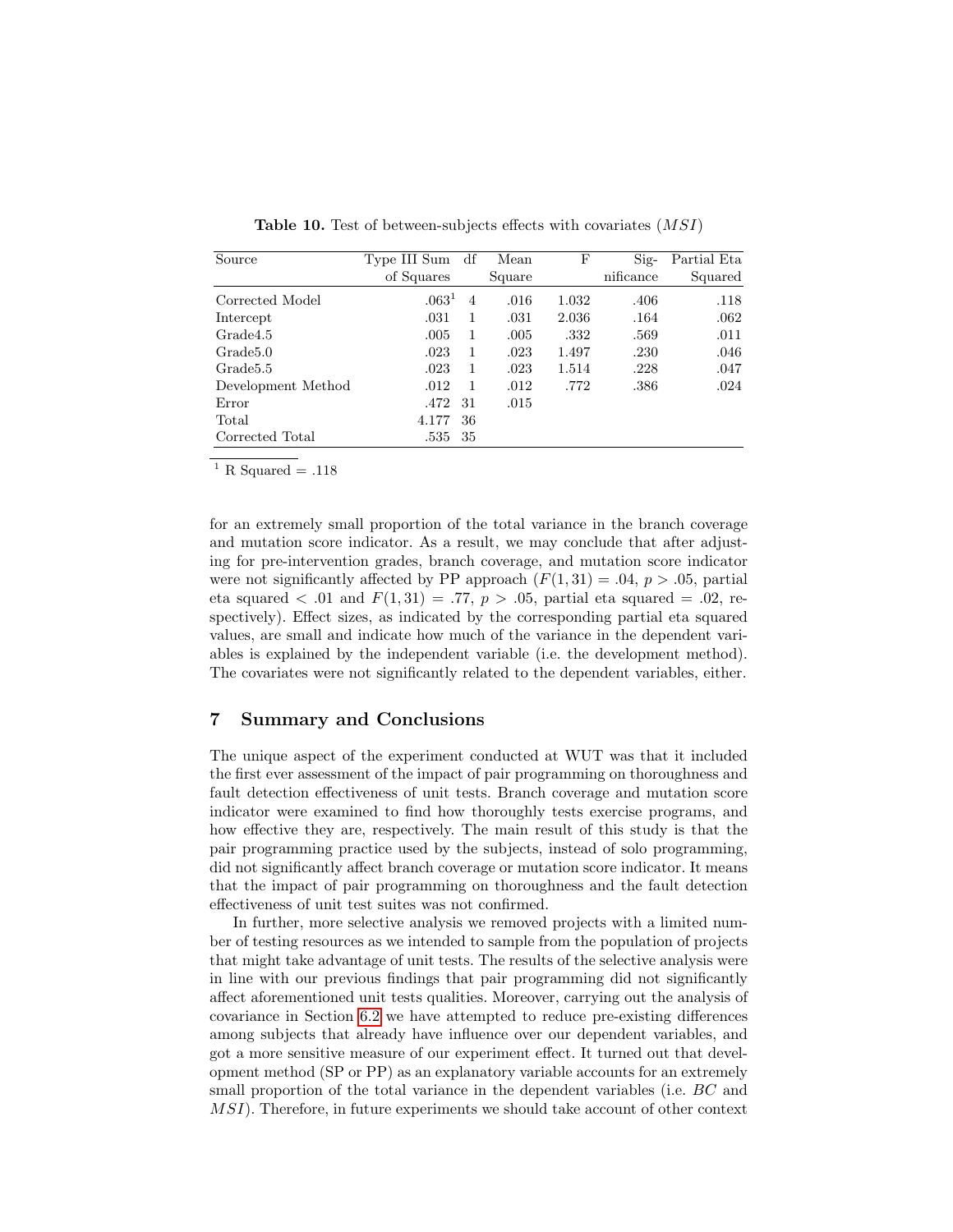variables (e.g. experience, communication skills), that are not part of the main experimental manipulation but have an influence on the dependent variable. The presented analysis of covariance can be seen as a convenient way to deal with context variables.

The validity of the results must be considered within the context of the limitations discussed in the validity evaluation section. The study can benefit from several improvements before replication is attempted. The most significant one is conducting larger projects, while securing a sample of large enough size to guarantee a high-power design. Further experimentation in different contexts (e.g. within industry) is needed to establish evidence-based recommendations for the impact of pair programming practice on thoroughness and fault detection effectiveness of unit test suites.

# 8 Acknowledgements

The author expresses his gratitude to the students and lecturers participating in the experiment, the members of the e-Informatyka team (Wojciech Gdela, Tomasz Poradowski, Jacek Owocki, Grzegorz Makosa, Mariusz Sadal and Micha l Stochmia lek) and especially Norbert Radyk (the lead developer of Judy) for their help in preparing the measurement infrastructure and collecting data. This work has been financially supported by the Ministry of Science and Higher Education, as a research grant 3 T11C 061 30 (years 2006-2007).

## References

- <span id="page-17-0"></span>1. Williams L, Kessler R. Pair Programming Illuminated. Addison-Wesley: Boston, 2002.
- <span id="page-17-1"></span>2. Beck K, Andres C. Extreme Programming Explained: Embrace Change. 2nd edn. Addison-Wesley: Boston, 2004.
- <span id="page-17-2"></span>3. Williams L, Kessler RR, Cunningham W, Jeffries R. Strengthening the Case for Pair Programming. IEEE Software 2000; 17(4): 19-25.
- <span id="page-17-3"></span>4. Williams LA, Kessler RR All I really need to know about pair programming I learned in kindergarten. Communications of the ACM 2000; 43(5): 108-114.
- <span id="page-17-4"></span>5. Arisholm E, Gallis H, Dybå T, Sjøberg, DIK. Evaluating Pair Programming with Respect to System Complexity and Programmer Expertise. IEEE Transactions on Software Engineering 2007; 33(2): 65–86.
- <span id="page-17-5"></span>6. Beck K. Test Driven Development: By Example. Addison-Wesley: Boston, 2002.
- <span id="page-17-6"></span>7. Kobayashi O, Kawabata M, Sakai M, Parkinson E. Analysis of the Interaction between Practices for Introducing XP Effectively. In: ICSE'06: 28th International Conference on Software Engineering, ACM Press: New York, 2006, 544–550.
- <span id="page-17-7"></span>8. Marick B. How to Misuse Code Coverage. In: 16th International Conference on Testing Computer Software, Washington, 1999, (Retrieved 2007) http://www.testing.com/writings/coverage.pdf.
- <span id="page-17-8"></span>9. Kaner C. Software Negligence and Testing Coverage. In: STAR 96: 5th International Conference, Software Testing, Analysis and Review, Orlando, 1996, 299–327.
- 10. Cai X, Lyu MR. The Effect of Code Coverage on Fault Detection under Different Testing Profiles. SIGSOFT Software Engineering Notes 2005; 30(4): 1-7.
- <span id="page-17-9"></span>11. Cornett S. Code Coverage Analysis (Retrieved 2007) http://www.bullseye.com/coverage.html.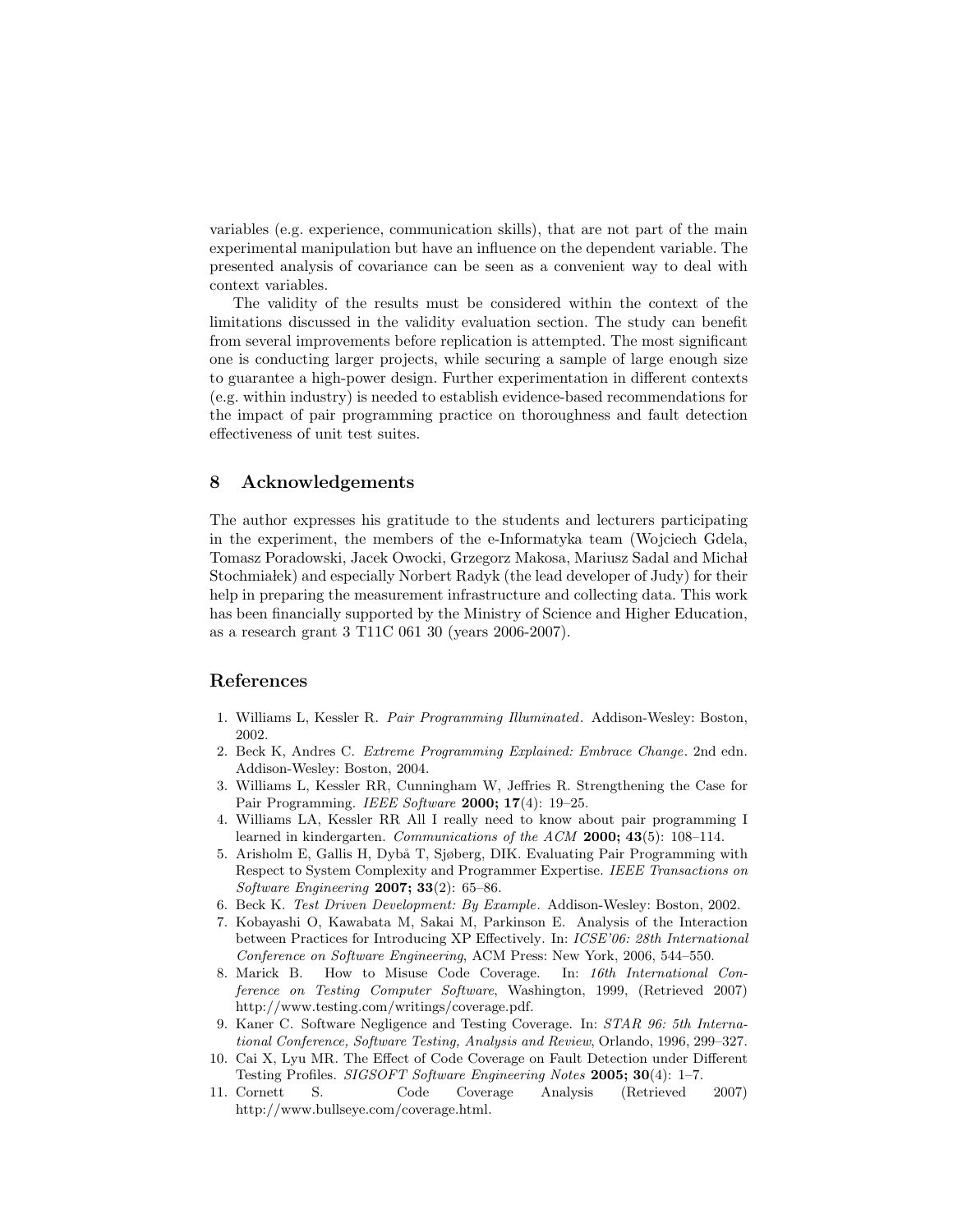- <span id="page-18-0"></span>12. DeMillo RA, Lipton RJ, Sayward FG. Hints on Test Data Selection: Help for the Practicing Programmer. IEEE Computer 1978; 11(4): 34–41.
- <span id="page-18-1"></span>13. Hamlet, RG. Testing Programs with the Aid of a Compiler. IEEE Transactions on Software Engineering 1977; 3(4): 279–290.
- <span id="page-18-2"></span>14. Offutt AJ, Untch RH. Mutation 2000: Uniting the Orthogonal. In: Mutation Testing for the New Century. Kluwer Academic Publishers: Norwell, 2001, 34–44.
- <span id="page-18-3"></span>15. Zhu H, Hall PAV, May JHR. Software Unit Test Coverage and Adequacy. ACM Computing Surveys 1997; 29(4): 366–427.
- <span id="page-18-4"></span>16. Walsh PJ. A Measure of Test Case Completeness. PhD thesis, Univ. New York: 1985.
- <span id="page-18-5"></span>17. Frankl PG, Weiss SN, Hu C. All-Uses vs Mutation Testing: An Experimental Comparison of Effectiveness. Journal of Systems and Software 1997; 38(3): 235-253.
- <span id="page-18-6"></span>18. Offutt AJ, Pan J, Tewary K, Zhang T. An Experimental Evaluation of Data Flow and Mutation Testing. Software Practice and Experience 1996; 26(2): 165–176.
- <span id="page-18-7"></span>19. Venners B. Test-Driven Development. A Conversation with Martin Fowler, Part V (Retrieved 2007) http://www.artima.com/intv/testdrivenP.html.
- <span id="page-18-8"></span>20. Moore I. Jester - a JUnit test tester. In: XP'01: 2nd International Conference on Extreme Programming and Flexible Processes in Software Engineering, 2001, 84–87.
- <span id="page-18-9"></span>21. Offutt J. An analysis of Jester based on published papers (Retrieved 2006) http://www.ise.gmu.edu/˜ofut/jester-anal.html.
- <span id="page-18-10"></span>22. Ma YS, Offutt J, Kwon YR. MuJava: A Mutation System for Java. In: ICSE'06: 28th International Conference on Software Engineering, ACM Press: New York, 2006, 827–830.
- <span id="page-18-11"></span>23. Smith BH, Williams L. An Empirical Evaluation of the MuJava Mutation Operators. In: TAICPART-MUTATION'07: Testing: Academic and Industrial Conference Practice and Research Techniques, 2007, 193–202.
- <span id="page-18-12"></span>24. Chevalley P, Thévenod-Fosse P. A mutation analysis tool for Java programs. International Journal on Software Tools for Technology Transfer 2003; 5(1): 90–103.
- <span id="page-18-13"></span>25. Madeyski L, Radyk N. Judy mutation testing tool project. (Retrieved 2007) http://www.e-informatyka.pl/sens/Wiki.jsp?page=Projects.Judy
- <span id="page-18-14"></span>26. Offutt AJ, Lee A, Rothermel G, Untch RH, Zapf C. An Experimental Determination of Sufficient Mutant Operators. ACM Transactions on Software Engineering and Methodology **1996;**  $5(2)$ : 99-118.
- <span id="page-18-15"></span>27. Ammann P, Offutt J. Introduction to Software Testing. (2007) In preparation. http://ise.gmu.edu/ offutt/softwaretest/
- <span id="page-18-16"></span>28. Ma YS, Harrold MJ, Kwon YR. Evaluation of Mutation Testing for Object-Oriented Programs. In: ICSE'06: 28th International Conference on Software Engineering, ACM Press: New York, 2006, 869–872.
- <span id="page-18-17"></span>29. Nosek JT. The Case for Collaborative Programming. Communications of the ACM 1998; 41(3): 105–108.
- <span id="page-18-18"></span>30. Nawrocki JR, Wojciechowski A. Experimental Evaluation of Pair Programming. In: ESCOM'01: European Software Control and Metrics, London, 2001, 269–276.
- <span id="page-18-19"></span>31. Nawrocki JR, Jasiński M, Olek L, Lange B. Pair Programming vs. Side-by-Side Programming. Lecture Notes in Computer Science 2005; 3792: 28–38.
- <span id="page-18-20"></span>32. Hulkko H, Abrahamsson P. A Multiple Case Study on the Impact of Pair Programming on Product Quality. In: ICSE'05: 27th International Conference on Software Engineering, ACM Press: New York, 2005, 495–504.
- <span id="page-18-21"></span>33. Müller MM. Two controlled experiments concerning the comparison of pair programming to peer review. Journal of Systems and Software  $2005$ ;  $78(2)$ : 166–179.
- <span id="page-18-22"></span>34. Müller MM. Are Reviews an Alternative to Pair Programming? In: *EASE'03:* Conference on Empirical Assessment In Software Engineering, 2003, 3–12.